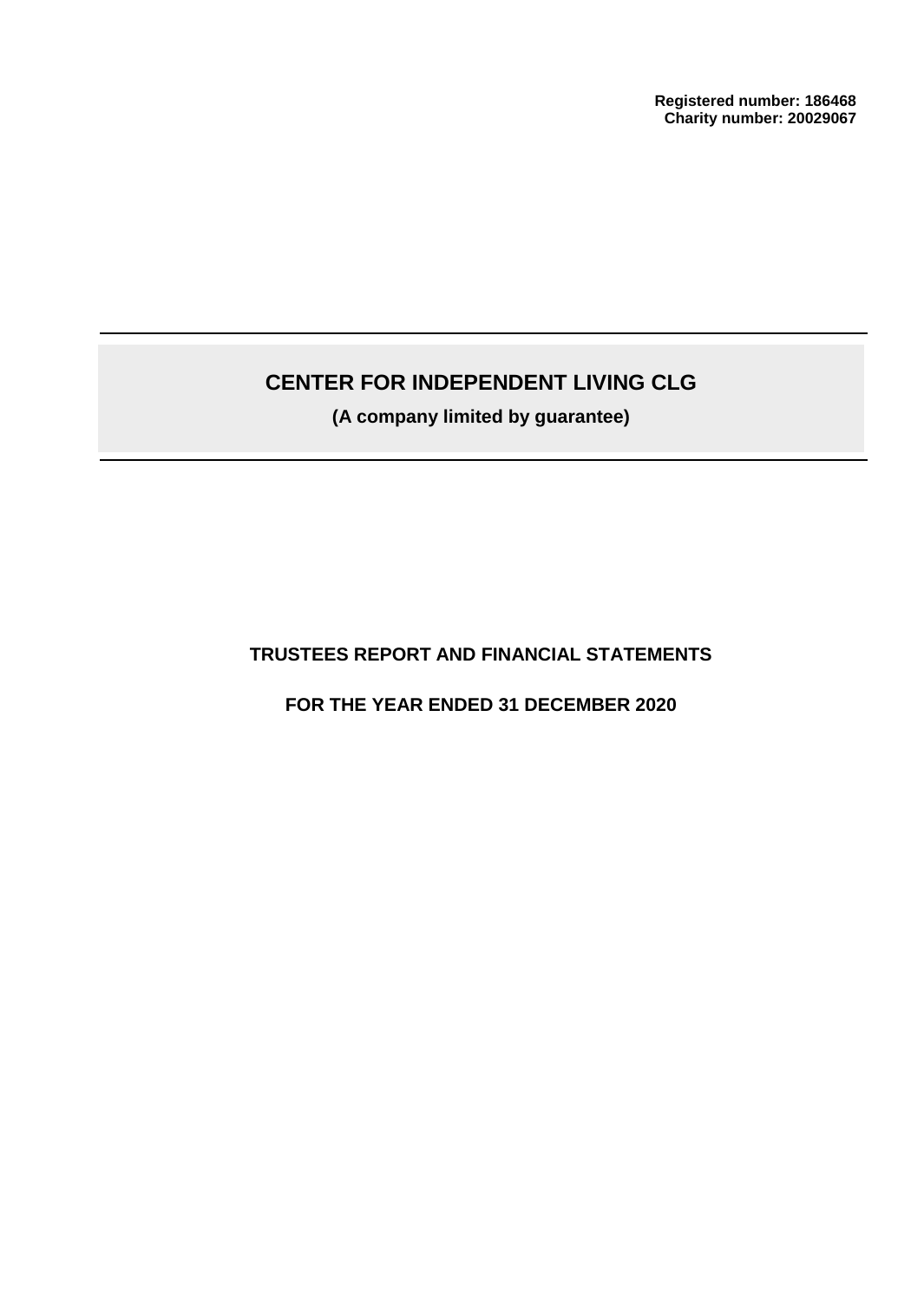**(A company limited by guarantee)**

## **CONTENTS**

| <b>Company information</b>                                                  | Page<br>$\mathbf{1}$ |
|-----------------------------------------------------------------------------|----------------------|
| <b>Executive chairperson's report</b>                                       | $2 - 3$              |
| <b>Trustees' report</b>                                                     | $4 - 5$              |
| Trustees' responsibilities statement                                        | $\,6$                |
| Independent auditors' report on the financial statements                    | $7 - 10$             |
| <b>Statement of financial activities</b>                                    | 11                   |
| <b>Statement of financial position</b>                                      | 12                   |
| Notes to the financial statements                                           | $13 - 23$            |
| The following pages do not form part of the statutory financial statements: |                      |
| Detailed income and expenditure account and summaries                       | $24 - 25$            |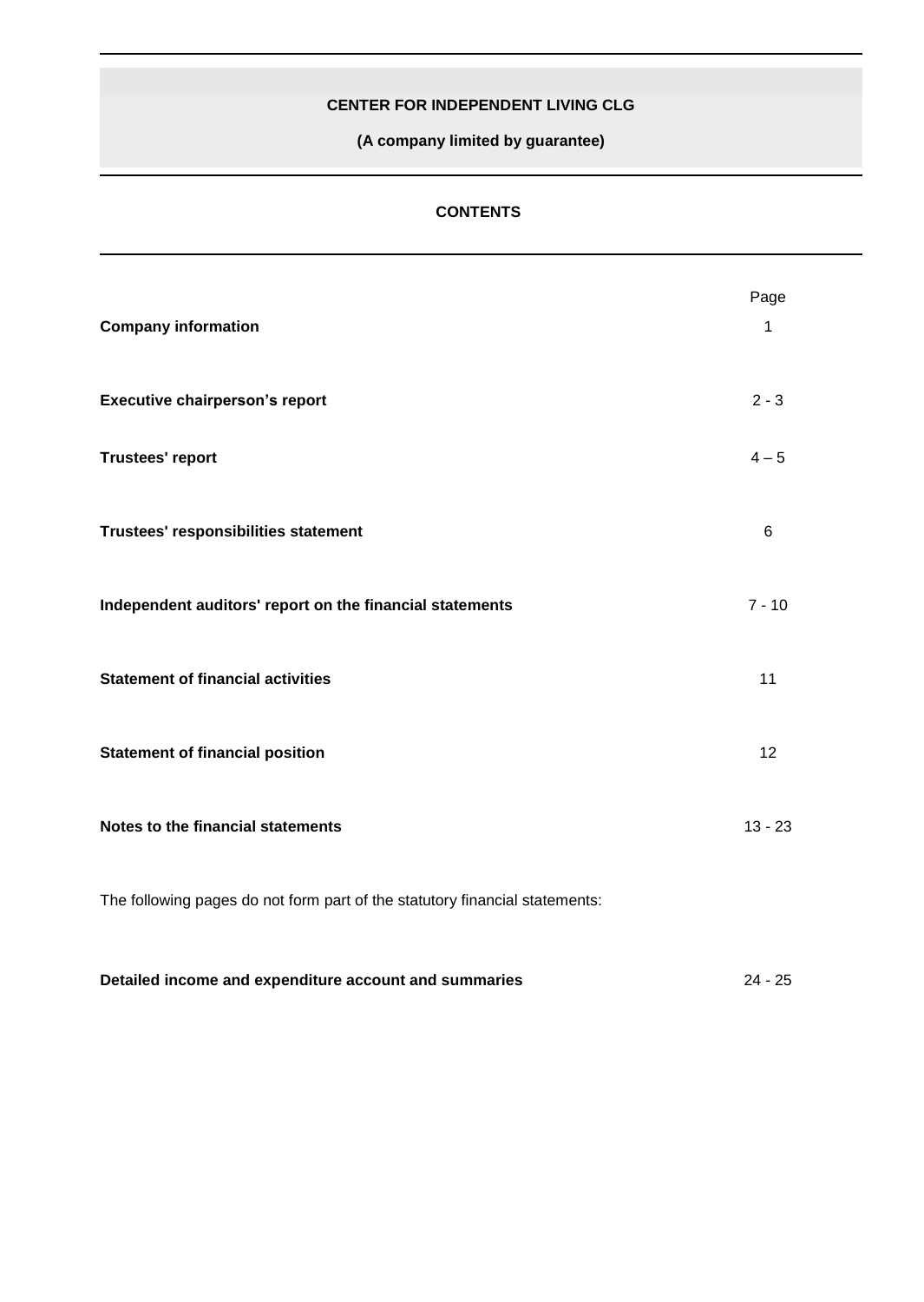**(A company limited by guarantee)**

#### **REFERENCE AND ADMINISTRATIVE DETAILS OF THE COMPANY, ITS TRUSTEES AND ADVISERS FOR THE YEAR ENDED 31 DECEMBER 2020**

| <b>Trustees</b>                     | Desmond Kenny, Chairperson<br>Selina Bonnie, Vice Chair<br>Dermot Hayes (resigned 2 November 2020)<br>Michael Nestor (resigned 2 November 2020)<br>Gordon Ryan<br>Audrey Brodigan<br>John Roche<br>Sinead Murtagh<br>Jacqui Browne (appointed 2 November 2020)<br>Seonaid Ó Murchadha (appointed 2 November 2020)<br>Brian Dalton (appointed 2 November 2020)<br>Anne Flanagan (appointed 2 November 2020)<br>Bridget Marian Maloney Nolan (resigned 2 November 2020)<br>Sarah Fitzgerald |
|-------------------------------------|-------------------------------------------------------------------------------------------------------------------------------------------------------------------------------------------------------------------------------------------------------------------------------------------------------------------------------------------------------------------------------------------------------------------------------------------------------------------------------------------|
| <b>Company registered</b><br>number | 186468                                                                                                                                                                                                                                                                                                                                                                                                                                                                                    |
| <b>Charity registered</b><br>number | 20029067                                                                                                                                                                                                                                                                                                                                                                                                                                                                                  |
| <b>Registered office</b>            | <b>Carmichael Center</b><br><b>North Brunswick Street</b><br>Dublin 7                                                                                                                                                                                                                                                                                                                                                                                                                     |
| <b>Company secretary</b>            | Sarah Fitzgerald                                                                                                                                                                                                                                                                                                                                                                                                                                                                          |
| <b>Independent auditors</b>         | Woods Delaney & Partners Ltd<br><b>Chartered Accountants and Registered Auditors</b><br><b>Grattan Street</b><br>Portlaoise<br>Co. Laois                                                                                                                                                                                                                                                                                                                                                  |
| <b>Bankers</b>                      | Bank of Ireland<br>371 North Circular Road<br>Phibsboro<br>Dublin 7                                                                                                                                                                                                                                                                                                                                                                                                                       |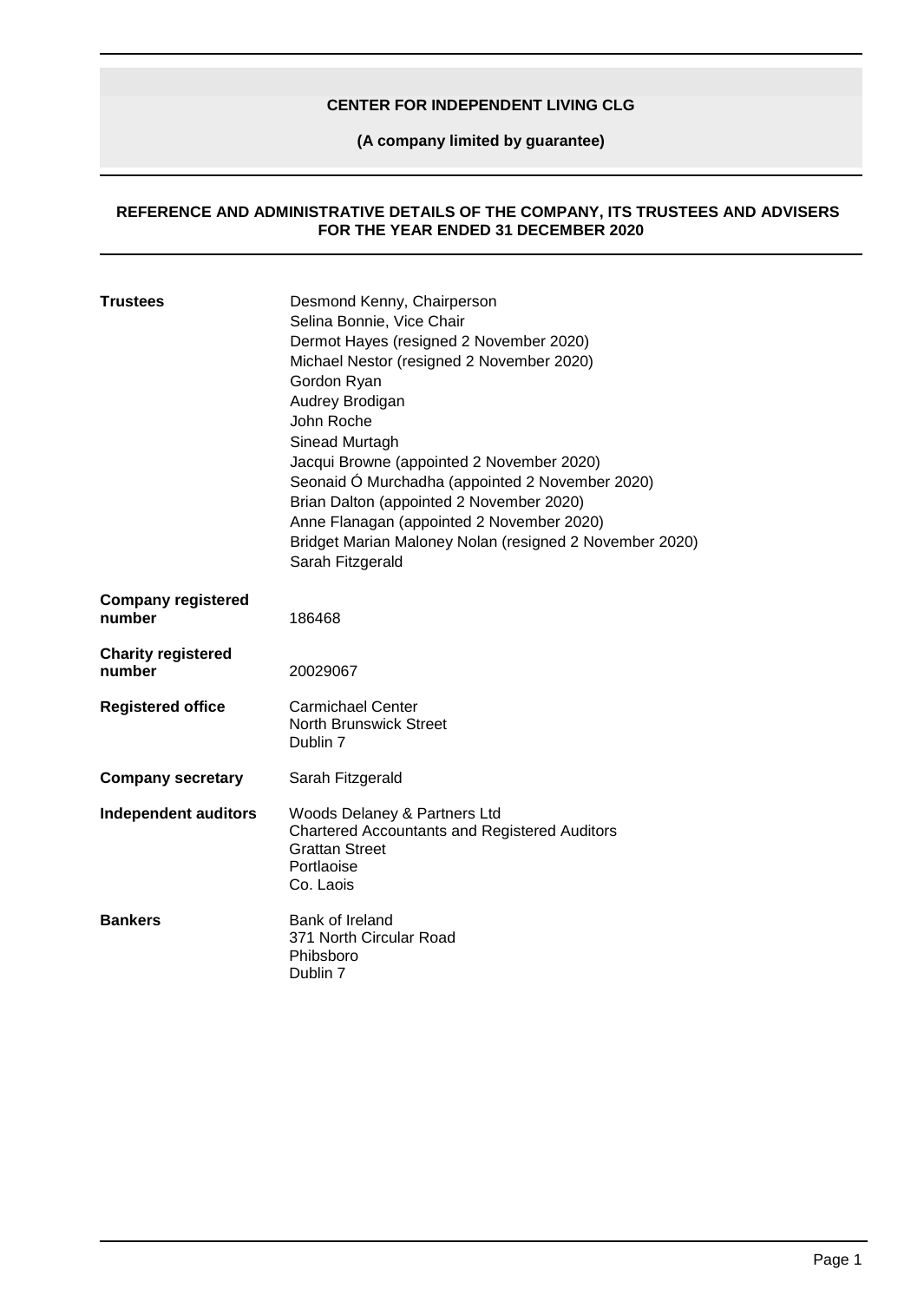**2020 was a hugely challenging year for everyone due to the Covid-19 pandemic, but was also a year of exceptional growth for ILMI as a collective. Facing the challenges due to an unprecedented public health crisis, as a Movement we responded by creating and maintaining vibrant online spaces for discussion, learning and connection that will sustain us beyond 2020.** 

Before the Covid19 pandemic, ILMI planned for the 2020 general election in January and February by organising hustings for disabled people to hear how candidates would advance disability rights if elected. Successful events took place in Cork, Letterkenny, Galway City, Loughrea, Ennis and Dublin. Coupled with ILMI's election manifesto and our Submission to the development of a Programme for Government we ensured that politicians heard the voice of disabled people.

Over the course of 2018 and 2019, we had begun to use Zoom to support member participation in our work to supplement face-to-face meetings, so when COVID-19 struck, ILMI was better placed than most NGOs to respond positively to continue to engage disabled people.

The creativity of our staff meant that from March onwards, we created a multitude of online spaces. Our ONSIDE cross-border project led the charge, shifting all social and inclusion and digital skills training online. Our staff showed enormous resilience and proved to our partner organisations that ONSIDE not only could face the challenges of Covid19, but grow by adapting and delivering all aspects of the project online. ONSIDE continues into its second year as a model of best practice in building online social inclusion for disabled people. The model of developing county platforms for the ONSIDE areas was hugely successful in connecting disabled people online, so it was adapted successfully in Longford, Galway, Clare and Offaly. In 2021 we hope to expand this approach in many other areas.

Right from the start of the first lockdown, we spoke to as many of our members as possible on the phone and made sure they were aware of our plans to move operations online. Responding to people's needs we created online workshops in the following topics: photography, art, yoga, mindfulness, Spanish classes, creative writing, nutrition and keep fit classes. We were also able to continue providing training for people leading their Personal Assistance Service. Some of these activities were made possible from Covid19 funding made available from the Community Foundation of Ireland, Leitrim County Council, Longford County Council and Galway City Council. In September we began a series of social nights, which have brought in a range of fascinating guest speakers for music, wit and wisdom as a way of bringing an element of fun into the Movement, and given their success, we will continue with these next year.

One of our most successful spaces happened early in lockdown, when we created an ILMI film club. It was clear from these discussions that there was a huge appetite to share the stories that connected disabled activists across the decades.

From this we interviewed twelve disabled activists, and the resulting podcasts give a voice to some of the history of disability activism in Ireland, called Conversations About Activism and Change.

ILMI created a number of vibrant peer-led spaces over the course of 2020: a peer space for discussions on PAS, an ILMI youth collective and an ILMI women's group. We also worked with Full Spectrum to promote the first online space for LGBT+ disabled people, which was a huge success.

Zoom allowed disabled people to be fully involved in many policy discussions over 2021, including a Submission to the Committee on Covid-19 and the Disability Matters Committee as well as our PAS group directly feeding into HSE responses to Covid19. We also created a space to develop a submission to the Dying with Dignity Bill which will be submitted in the New Year.

We also continued to meet with elected representatives and work with members to have motions in support of a right to Personal Assistance passed at local authorities to keep momentum building on our #PASNOW campaign. On the 3rd of December we supported members in Galway, Longford, Offaly and Cork to engage with elected representatives to ensure that disabled people continue to have their voices heard. One of our last online seminars in 2020 had a panel discussion of Suzy Byrne, Steve Daunt and Mik Scarlet and MC Ellis Palmer lead into the development of an ILMI paper on the representation of disabled people in the media. Zoom also allowed ILMI to hold a successful online AGM and board elections in October and also an EGM in November to ratify a new constitution.

ILMI secured funding from Rethink Ireland and IHREC to run two exciting new initiatives: "Strategies for Change" and "Making Inclusion a Reality". These projects will allow ILMI to continue to be at the forefront of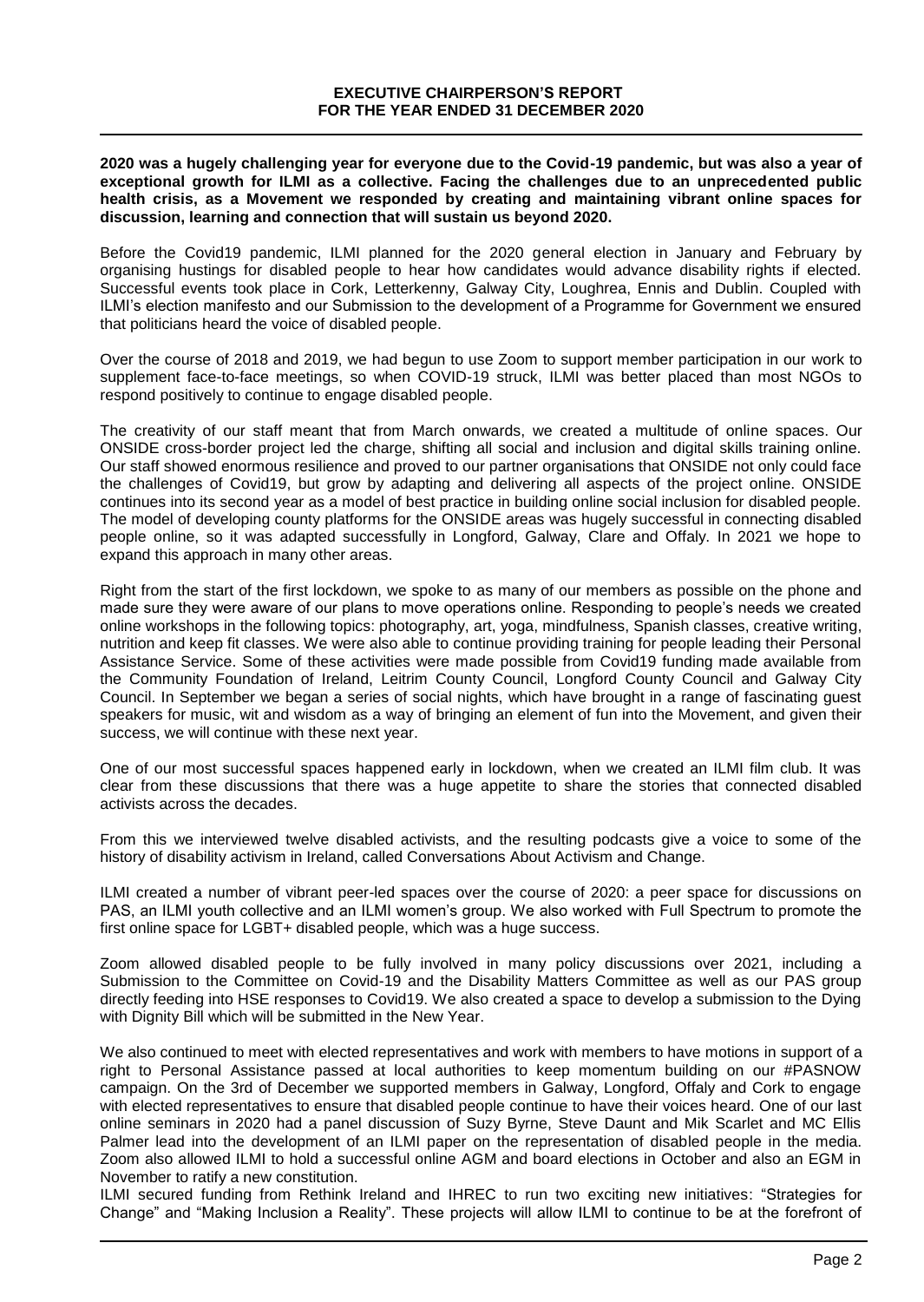**(A company limited by guarantee)**

### **EXECUTIVE CHAIRPERSON'S REPORT (CONTINUED) FOR THE YEAR ENDED 31 DECEMBER 2020**

developing exciting new models for change in 2021. They are two of the many exciting projects we will work on over the course of next year, which also includes ILMI being actively part of the DPO coalition as we work collectively to develop a shadow report to the State's report to the CRPD committee. One of our last events of 2020 was to launch the steering groups of local DPOs in Leitrim and Donegal, with a hugely successful online launch. This exciting initiative was based on a partnership approach with Leitrim Development Company which we will continue to support over the course of 2021.

Approved by order of the members of the board of Trustees and signed on their behalf by:

................................................ **Desmond Kenny** Executive Chairperson

Date: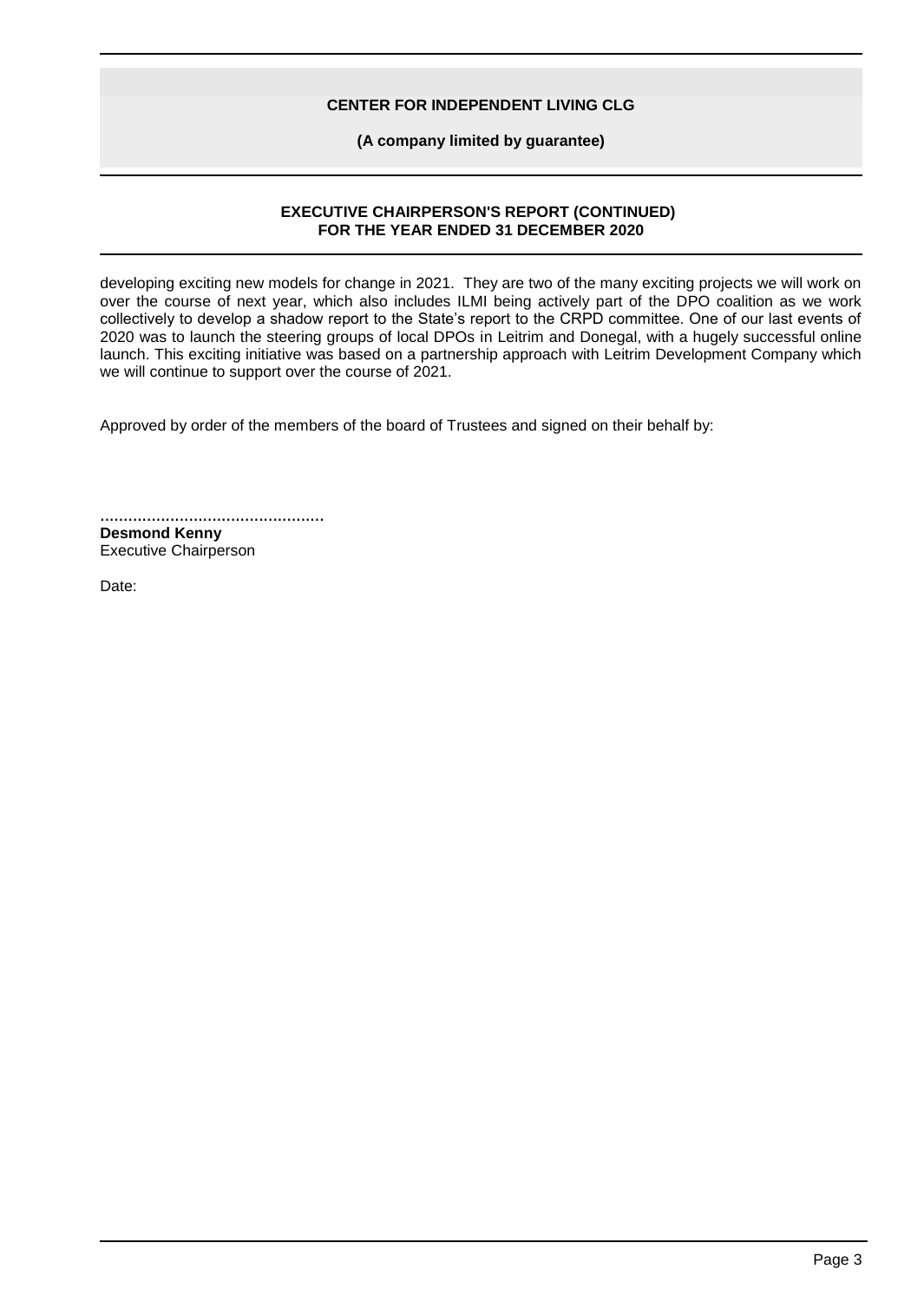#### **(A company limited by guarantee)**

## **TRUSTEES' REPORT FOR THE YEAR ENDED 31 DECEMBER 2020**

The trustees present their annual report together with the audited financial statements of the Center for Independent Living Company Limited by Guarantee for the year 1 January 2020 to 31 December 2020.

#### **Trustees**

The names of the persons who at any time during the financial year were trustees of the company are as follows:

Desmond Kenny Selina Bonnie Dermot Hayes Michael Nestor Gordon Ryan Audrey Brodigan John Roche Sinead Murtagh Jacqui Browne Seonaid Ó Murchadha Brian Dalton Anne Flanagan Bridget Marian Maloney Nolan Sarah Fitzgerald

#### **Principal activities**

The primary activity of the company continued to be the empowerment of people with disabilities through the promotion and development of services.

The Company is limited by guarantee and does not have a share capital.

#### **Development and performance**

The results for the year are set out in the profit and loss account.

#### **Assets and liabilities and financial performance**

The financial position is set out in the balance sheet.

#### **Principal risks and uncertainties**

In common with similar companies operating in this sector, the company depends on government funding in order to continue with its activities. The government has committed itself to funding this organisation up to 31 December 2020. The trustees are optimistic that the company will retain its current level of funding for the foreseeable future.

#### **Dividends**

During the financial year the trustees have not paid any dividends or recommended payment of a final dividend.

#### **Accounting records**

The measures taken by the trustees to secure compliance with the requirements of sections 281 to 285 of the Companies Act 2014 with regard to the keeping of accounting records are the implementation of necessary policies and procedures for recording transactions, the employment of competent accounting personnel with appropriate expertise and the provision of adequate resources to the financial function. The accounting records of the company are located at Carmichael Centre, North Brunswick Street, Dublin 7.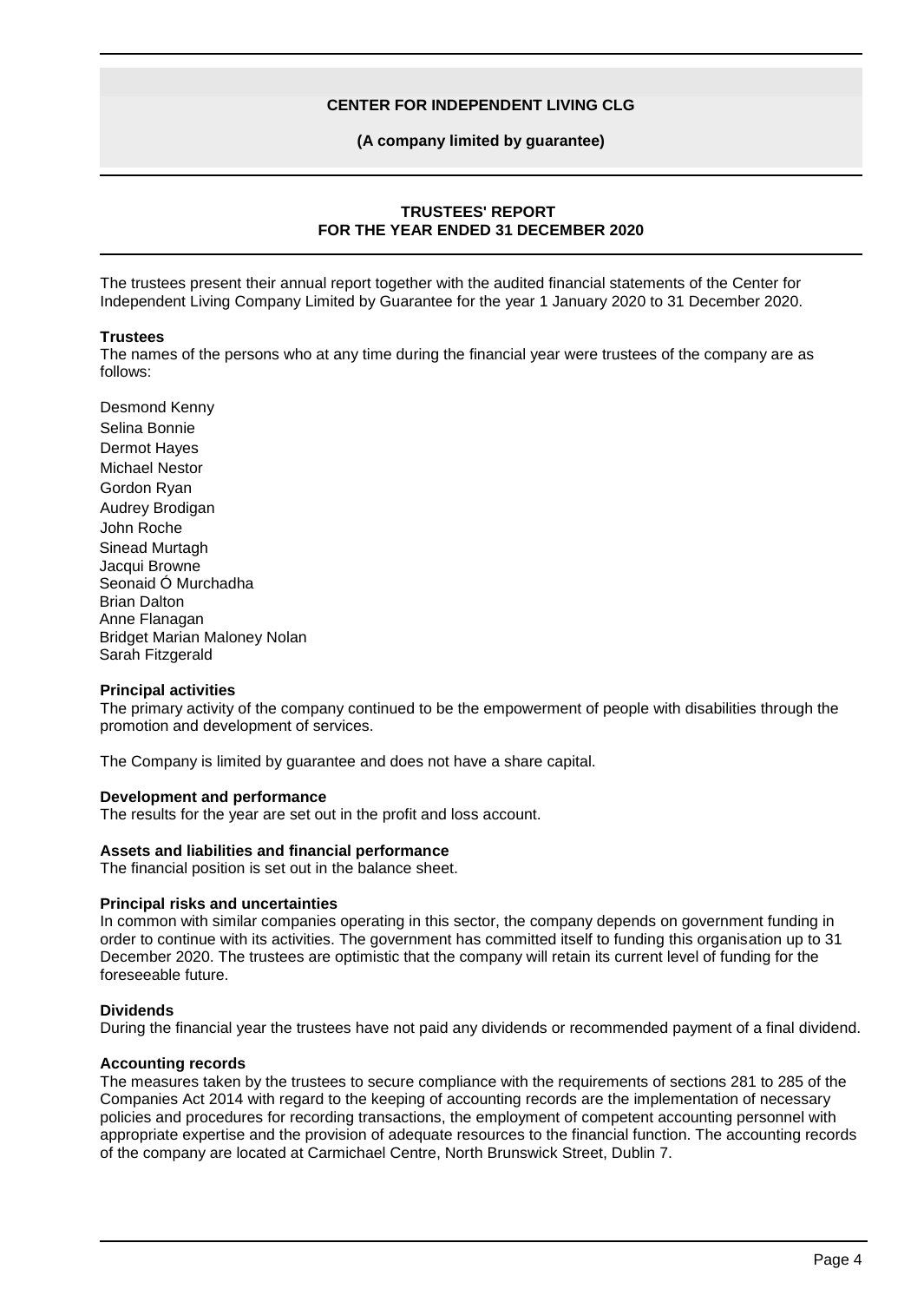### **(A company limited by guarantee)**

## **TRUSTEES' REPORT FOR THE YEAR ENDED 31 DECEMBER 2020**

## **Relevant audit information**

In the case of the persons who are trustees at the time this report is approved in accordance with section 332 of Companies Act 2014:

- So far as each trustee is aware, there is no relevant audit information of which the company's statutory auditors are unaware, and
- Each director has taken all the steps that he or she ought to have taken as a director in order to make himself or herself aware of any relevant audit information and to establish that the company's statutory auditors are aware of that information.

Approved by order of the members of the board of Trustees and signed on their behalf by:

................................................ **Gordon Ryan Trustee** 

................................................ **Sarah Fitzgerald Trustee** 

Date: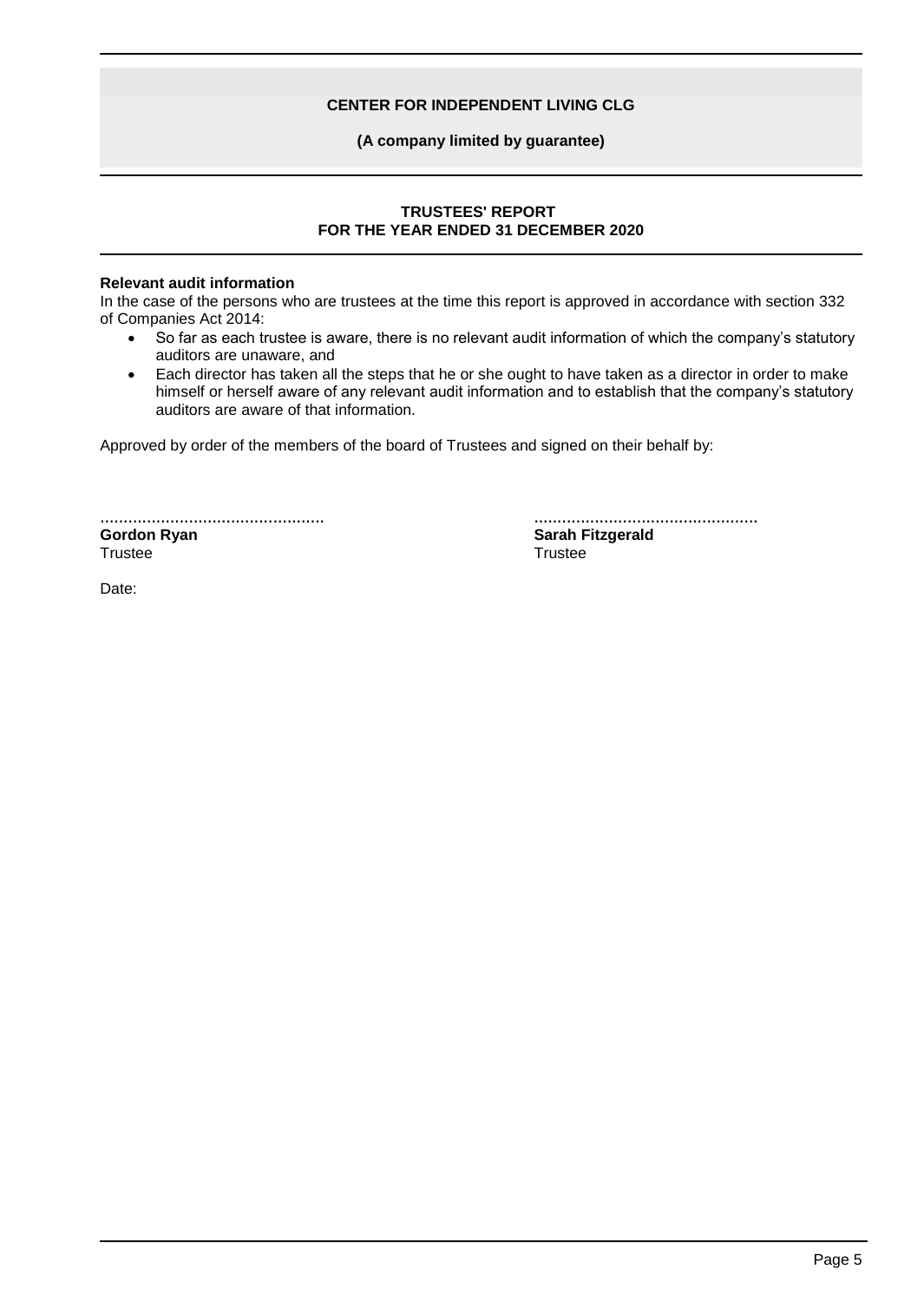#### **(A company limited by guarantee)**

## **STATEMENT OF TRUSTEES' RESPONSIBILITIES FOR THE YEAR ENDED 31 DECEMBER 2020**

The Trustees are responsible for preparing the Trustees' report and the financial statements in accordance with Irish law and regulations.

Irish company law requires the Trustees to prepare financial statements for each financial year. Under the law, the Trustees have elected to prepare the financial statements in accordance with Irish Generally Accepted Accounting Practice in Ireland, including Financial Reporting Standard 102 'The Financial Reporting Standard applicable in the UK and Republic of Ireland' and in compliance with the Statement of Recommended Practice 'Accounting and Reporting for Charities', effective 1 January 2019.

Under company law, the trustees must not approve the financial statements unless they are satisfied that they give a true and fair view of the assets, liabilities and financial position of the company as at financial year end date of the profit and loss of the Company for that financial year end and otherwise comply with the Companies Act 2014.

In preparing these financial statements, the Trustees are required to:

- select suitable accounting policies and then apply them consistently;
- make judgments and accounting estimates that are reasonable and prudent;
- state whether applicable UK Accounting Standards (FRS 102) have been followed, subject to any material departures disclosed and explained in the financial statements;
- prepare the financial statements on the going concern basis unless it is inappropriate to presume that the Company will continue in business.

The Trustees are responsible for ensuring that the company keeps or causes to be kept adequate accounting records which correctly explain and record the transactions of the company, enable at any time the assets, liabilities, financial position and profit or loss of the company to be determined with reasonable accuracy, enable them to ensure that the financial statements and Trustees' report comply with the Companies Act 2014 and enable the financial statements to be audited. They are also responsible for safeguarding the assets of the company and hence for taking reasonable steps for the prevention and detection of fraud and other irregularities.

Approved by order of the members of the board of Trustees and signed on its behalf by:

| <b>Gordon Ryan</b> |  |  |  |  |
|--------------------|--|--|--|--|
| Trustee            |  |  |  |  |

| <b>Sarah Fitzgerald</b> |  |  |
|-------------------------|--|--|
| Trustee                 |  |  |

Date: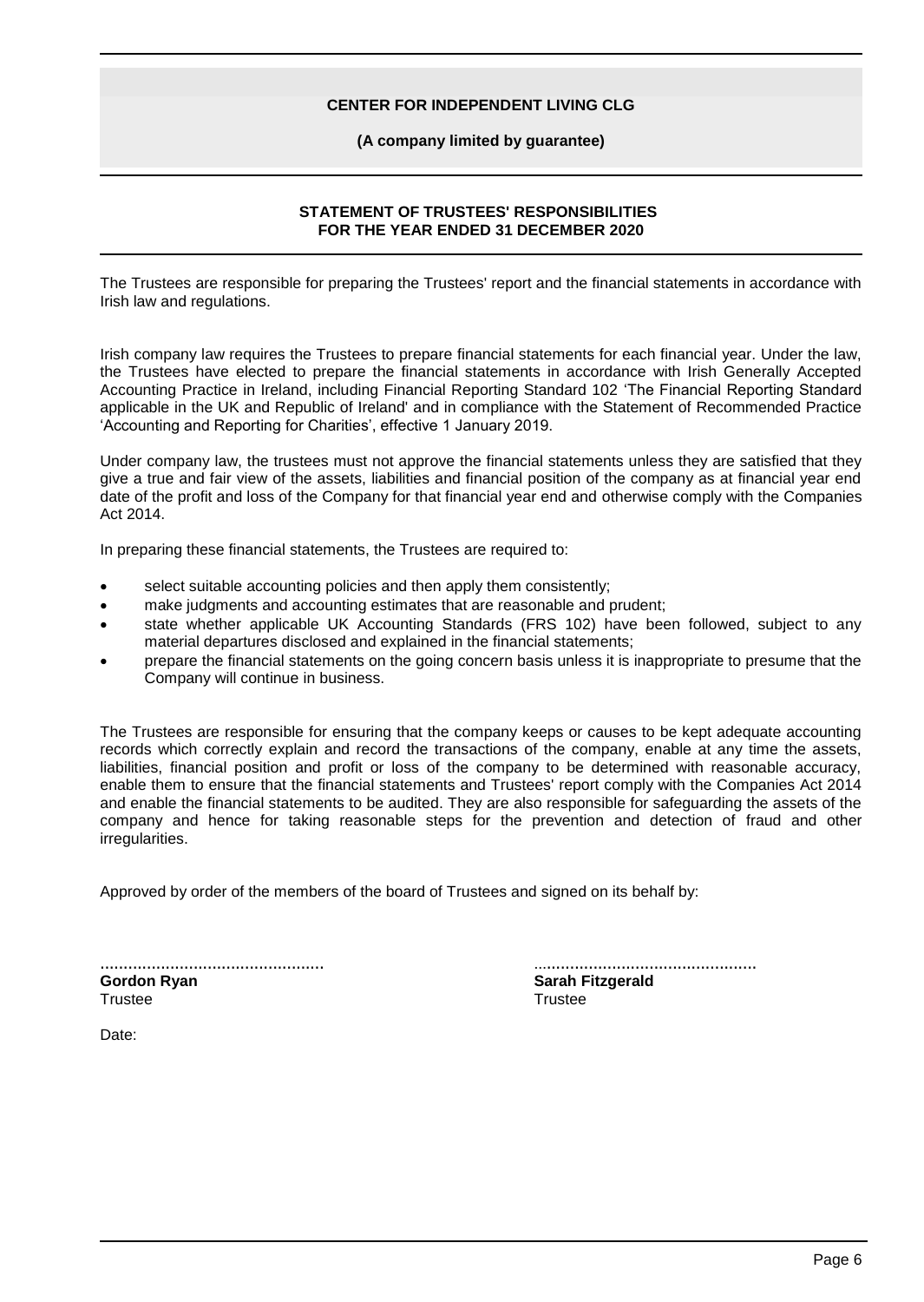#### **(A company limited by guarantee)**

## **INDEPENDENT AUDITORS' REPORT TO THE TRUSTEES OF CENTER FOR INDEPENDENT LIVING CLG**

#### **Opinion**

We have audited the financial statements of Center for Independent Living CLG, which comprise the Statement of Financial Activities for the financial year ended 31 December 2020, the Statement of Financial Position, the Statement of Cash Flows as at 31 December 2020, and the related notes to the financial statements, including a summary of significant accounting policies.

The financial reporting framework that has been applied in their presentation of the financial statements is Irish law and accounting standards issued by the Financial Reporting Council including FRS 102 "The Financial Reporting Standard applicable in the UK and Republic of Ireland" (Generally Accepted Accounting Practice in Ireland).

In our opinion the financial statements:

- give a true and fair view of the state of the charitable company's affairs as at 31 December 2020 and of its incoming resources and application of resources, including its income and expenditure for the year then ended;
- have been properly prepared in accordance with Financial Reporting Standard 102 "The Financial Reporting Standard applicable in the UK and Republic of Ireland"; and
- have been prepared in accordance with the requirements of the Companies Act 2014.

#### **Basis for opinion**

We have conducted our audit in accordance with International Standards on Auditing (Ireland) (ISAs (Ireland)) and applicable law. Our responsibilities under those standards are further described in the Auditors' responsibilities for the audit of the financial statements section of our report. We are independent of the Company in accordance with the ethical requirements that are relevant to our audit of the financial statements in Ireland, including the Ethical Standard issue by the Irish Auditing and Accounting Supervisory Authority (IAASA), and we have fulfilled our other ethical responsibilities in accordance with these requirements.

We believe that the audit evidence we have obtained is sufficient and appropriate to provide a basis for our opinion.

### **Conclusions relating to going concern**

In auditing the financial statements, we have concluded that the Trustees' use of the going concern basis of accounting in the preparation of the financial statements is appropriate.

Based on the work we have performed, we have not identified any material uncertainties relating to events or conditions that, individually or collectively, may cast significant doubt on the charitable company's ability to continue as a going concern for a period of at least twelve months from when the financial statements are authorised for issue.

Our responsibilities and the responsibilities of the Trustees with respect to going concern are described in the relevant sections of this report.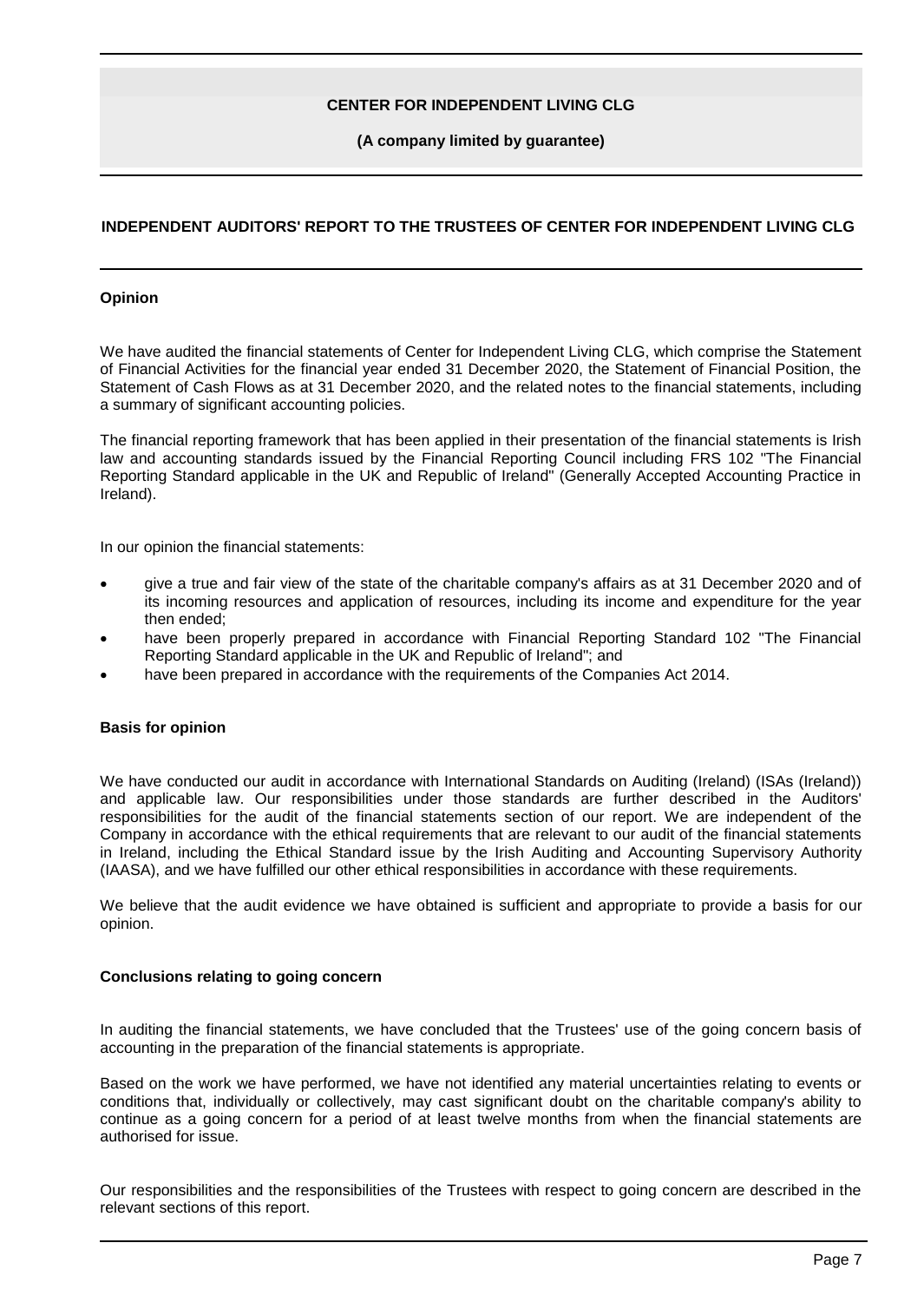#### **(A company limited by guarantee)**

## **INDEPENDENT AUDITORS' REPORT TO THE TRUSTEES OF CENTER FOR INDEPENDENT LIVING CLG (CONTINUED)**

#### **Other information**

The Trustees are responsible for the other information. The other information comprises the information included in the Annual report, other than the financial statements and our Auditors' report thereon. Our opinion on the financial statements does not cover the other information and, except to the extent otherwise explicitly stated in our report, we do not express any form of assurance conclusion thereon.

In connection with our audit of the financial statements, our responsibility is to read the other information and, in doing so, consider whether the other information is materially inconsistent with the financial statements or our knowledge obtained in the audit or otherwise appears to be materially misstated. If we identify such material inconsistencies or apparent material misstatements, we are required to determine whether there is a material misstatement in the financial statements or a material misstatement of the other information. If, based on the work we have performed, we conclude that there is a material misstatement of this other information, we are required to report that fact.

We have nothing to report in this regard.

### **Matters on which we are required to report by the Companies Act 2014**

In our opinion, based on the work undertaken in the course of the audit:

- the information given in the Trustees' report for the financial year for which the financial statements are prepared is consistent with the financial statements.
- the Trustees' report has been prepared in accordance with applicable legal requirements.

#### **Matters on which we are required to report by exception**

Based on our knowledge and understanding of the company and its environment obtained in the course of the audit, we have not identified material misstatements in the Trustee's report.

Based on our knowledge and understanding of the company and its environment obtained in the course of the audit, we have not identified material misstatements in the Trustee's report.

#### **Responsibilities of the management and those charged with governance for the financial statements**

As explained more fully in the Trustees' responsibilities statements, management is responsible for the preparation of the financial statements which give a true and fair view in accordance with Generally Accepted Accounting Practice in Ireland, including FRS 102, and for such internal control as they determine necessary to enable the preparation of the financial statements that are free from material misstatement, whether due to fraud or error.

In preparing the financial statements, management is responsible for assessing the company's ability to continue as a going concern, disclosing, as applicable, matters related to going concern and using the going concern basis of accounting unless the management either intend to liquidate the company or cease operations, or has no realistic alternative but to do so.

Those charged with governance are responsible for overseeing the company's financial reporting process.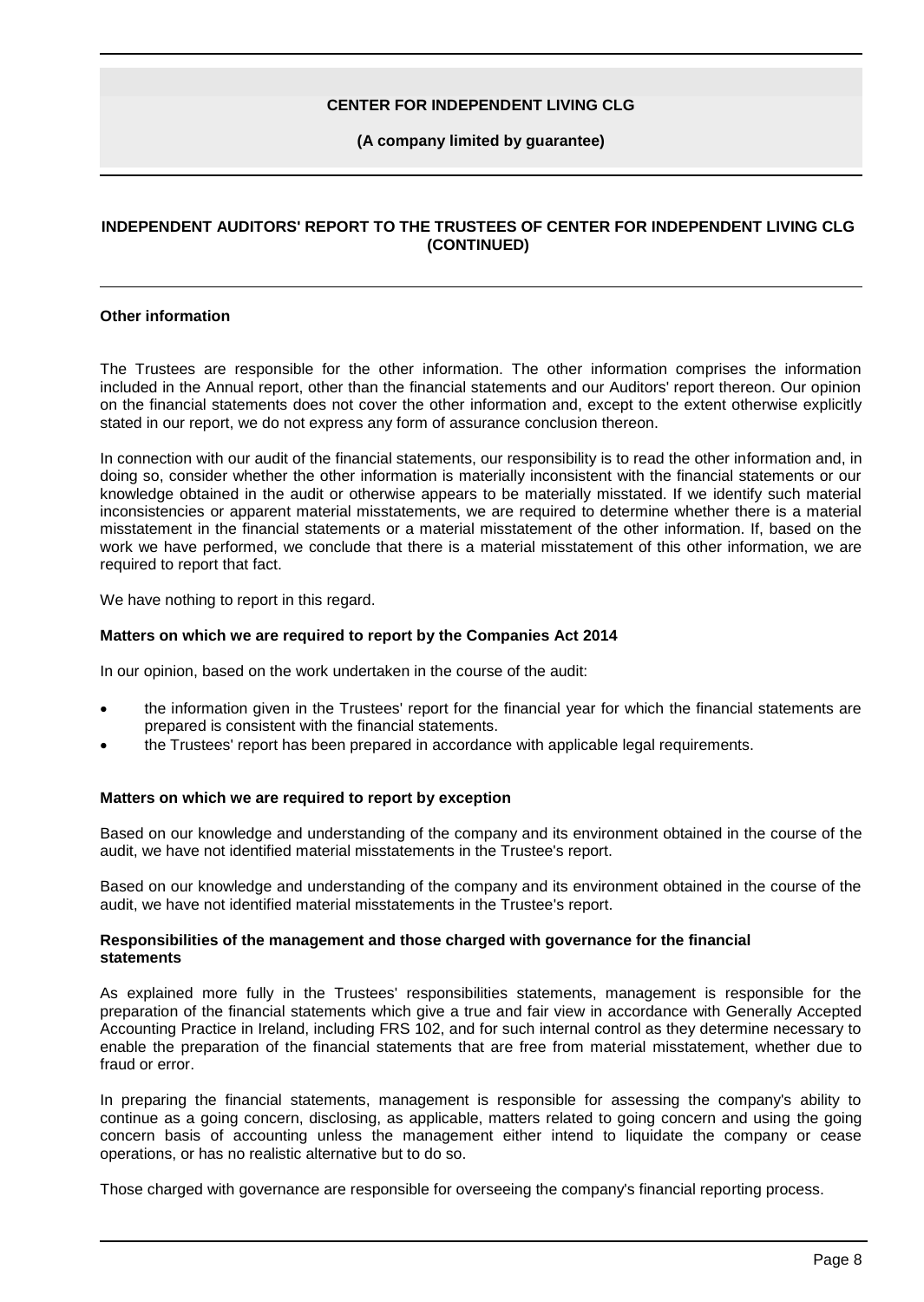#### **(A company limited by guarantee)**

## **INDEPENDENT AUDITORS' REPORT TO THE TRUSTEES OF CENTER FOR INDEPENDENT LIVING CLG (CONTINUED)**

#### **Responsibilities of the auditor for the audit of the financial statements**

The auditor's objectives are to obtain reasonable assurance about whether the financial statements as a whole are free from material misstatement, whether due to fraud or error, and to issue an auditors' report that includes our opinion. Reasonable assurance is a high level of assurance, but is not a guarantee that an audit conducted in accordance with ISAs (Ireland) will always detect a material misstatement when it exists. Misstatements can arise from fraud or error and are considered material if individual or in the aggregate, they could reasonably be expected to influence the economic decisions of users taken on the basis of these financial statements.

As part of an audit in accordance with ISAs (Ireland), we exercise professional judgment and maintain professional scepticism throughout the audit. The Auditor shall

• Identify and assess the risks of material misstatement of the financial statements, whether due to fraud or error, design and perform audit procedures responsive to those risks, and obtain audit evidence that is sufficient and appropriate to provide a basis for our opinion. The risk of not detecting a material misstatement resulting from fraud is higher than for one resulting from error, as fraud may involve collusion, forgery, intentional omissions, misrepresentations, or the override of internal control.

• Obtain an understanding of internal control relevant to the audit in order to design audit procedures that are appropriate in the circumstances, but not for the purpose of expressing an opinion of the effectiveness of the charitable company's internal control.

• Evaluate the appropriateness of accounting policies used and the reasonableness of accounting estimates and related disclosures made by the Trustees.

• Conclude on the appropriateness of the Trustees' use of the going concern basis of accounting and, based on the audit evidence obtained, whether a material uncertainty exists related to events or conditions that may cast significant doubt on the charitable company's ability to continue as a going concern. If we conclude that a material uncertainty exists, we are required to draw attention in our Auditors' report to the related disclosures in the financial statements or, if such disclosures are inadequate, to modify our opinion. Our conclusions are based on the audit evidence obtained up to the date of our Auditors' report. However, future events or conditions may cause the charitable company to cease to continue as a going concern.

• Evaluate the overall presentation, structure and content of the financial statements, including the disclosures, and whether the financial statements represent the underlying transactions and events in a manner that achieves fair presentation.

The Auditor shall communicate with those charged with governance regarding, among other matters, the planned scope and timing of the audit and significant audit findings, including any significant deficiencies in internal control that we identify during our audit.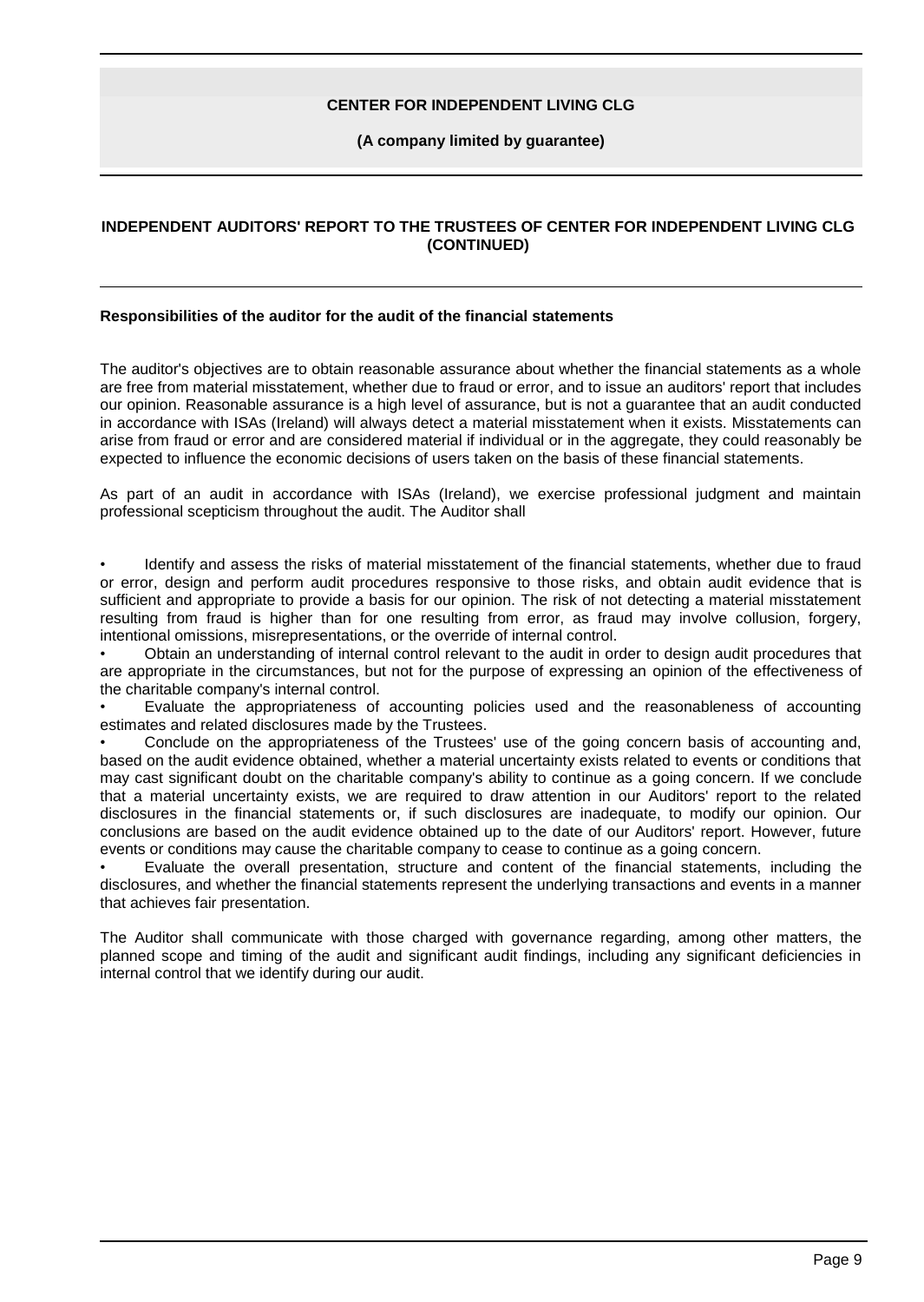#### **(A company limited by guarantee)**

## **INDEPENDENT AUDITORS' REPORT TO THE TRUSTEES OF CENTER FOR INDEPENDENT LIVING CLG (CONTINUED)**

#### **The purpose of our report and to whom we owe our responsibilities**

This report is made solely to the company's members, as a body, in accordance with section 391 of the Companies Act 2014. Our audit work has been undertaken so that we might state to the company's members those matters we are required to state to them in an auditor's report and for no other purpose.

To the fullest extent permitted by law, we do not accept or assume responsibility to anyone other than the company and the company's members as a body, for our audit work, for this report, or for the opinions we have formed.

**Noel Delaney, FCA** for and on behalf of **Woods Delaney & Partners Ltd** Chartered Accountants and Registered Auditors Grattan Street

Portlaoise Co. Laois

Date: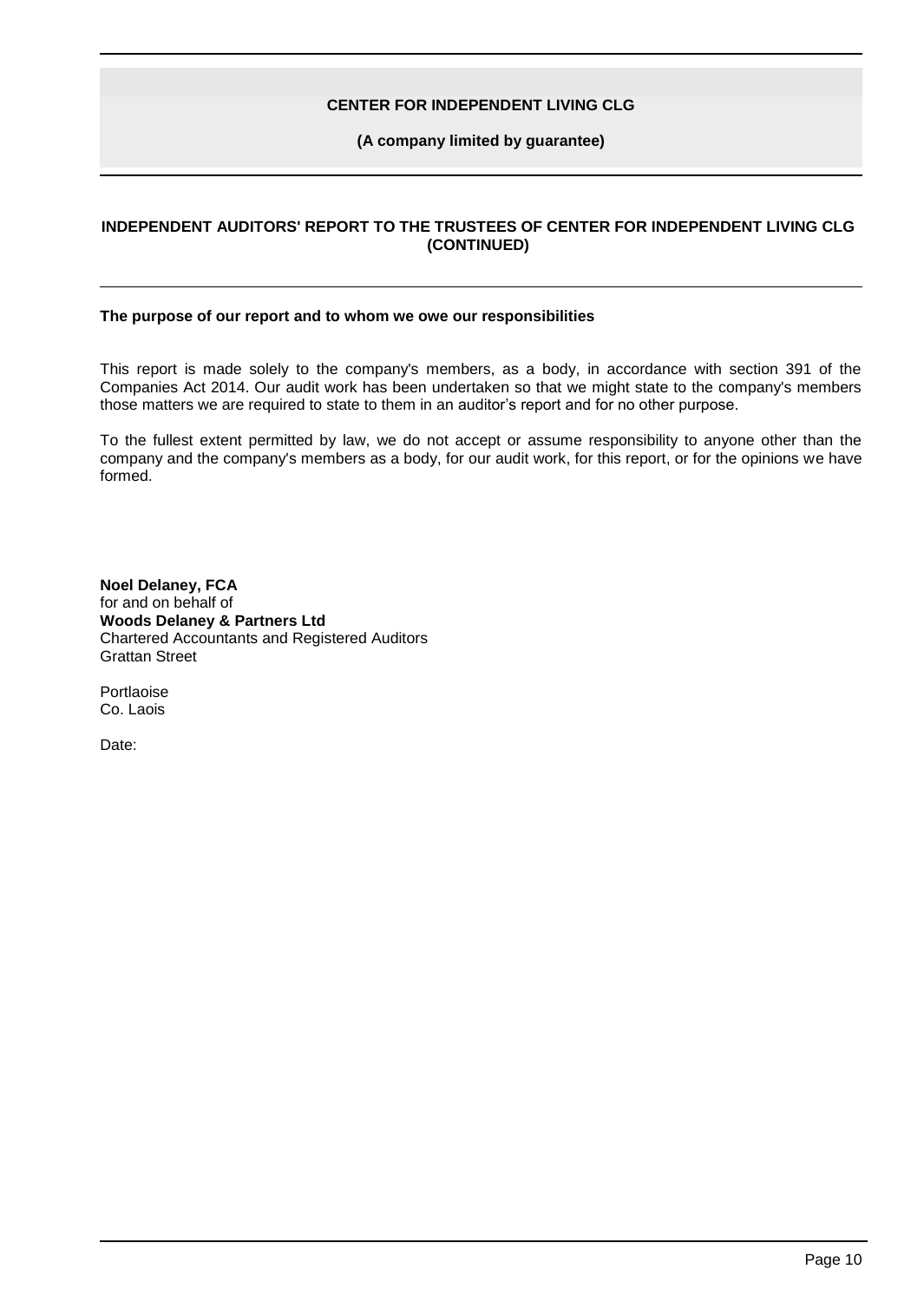### **(A company limited by guarantee)**

|                                    | <b>Note</b> | <b>Unrestricted</b><br>funds<br>2020<br>€ | <b>Restricted</b><br>funds<br>2020<br>€ | <b>Total</b><br>funds<br>2020<br>€ | <b>Total</b><br>funds<br>2019<br>€ |
|------------------------------------|-------------|-------------------------------------------|-----------------------------------------|------------------------------------|------------------------------------|
| Income from:                       |             |                                           |                                         |                                    |                                    |
| Donations and legacies             | 4           | 12,872                                    | 549,760                                 | 562,632                            | 371,303                            |
| <b>Total income</b>                |             | 12,872                                    | 549,760                                 | 562,632                            | 371,303                            |
| <b>Expenditure on:</b>             |             |                                           |                                         |                                    |                                    |
| Charitable activities              | 5           |                                           | 549,023                                 | 549,023                            | 378,535                            |
| <b>Total expenditure</b>           |             |                                           | 549,023                                 | 549,023                            | 378,535                            |
| Net surplus before transfers       |             | 12,872                                    | 737                                     | 13,609                             | (7, 232)                           |
| Net income/(expenditure)           |             | 12,872                                    | 737                                     | 13,609                             | (7, 232)                           |
| Transfers between funds            |             |                                           |                                         |                                    |                                    |
| Net movement in funds              |             | 12.872                                    | 737                                     | 13.609                             | (7, 232)                           |
| <b>Reconciliation of funds:</b>    |             |                                           |                                         |                                    |                                    |
| Total funds brought forward        |             | 84,831                                    |                                         | 84,831                             | 92,063                             |
| Net movement in funds              |             | 12,872                                    | 737                                     | 13,609                             | (7, 232)                           |
| <b>Total funds carried forward</b> |             | 97,703                                    | 737                                     | 98,440                             | 84,831                             |

#### **STATEMENT OF FINANCIAL ACTIVITIES FOR THE YEAR ENDED 31 DECEMBER 2020**

All amounts relate to continuing operations.

There was no other comprehensive income for 2020 (2019 - €Nil).

The notes on pages 13 to 23 form part of these financial statements.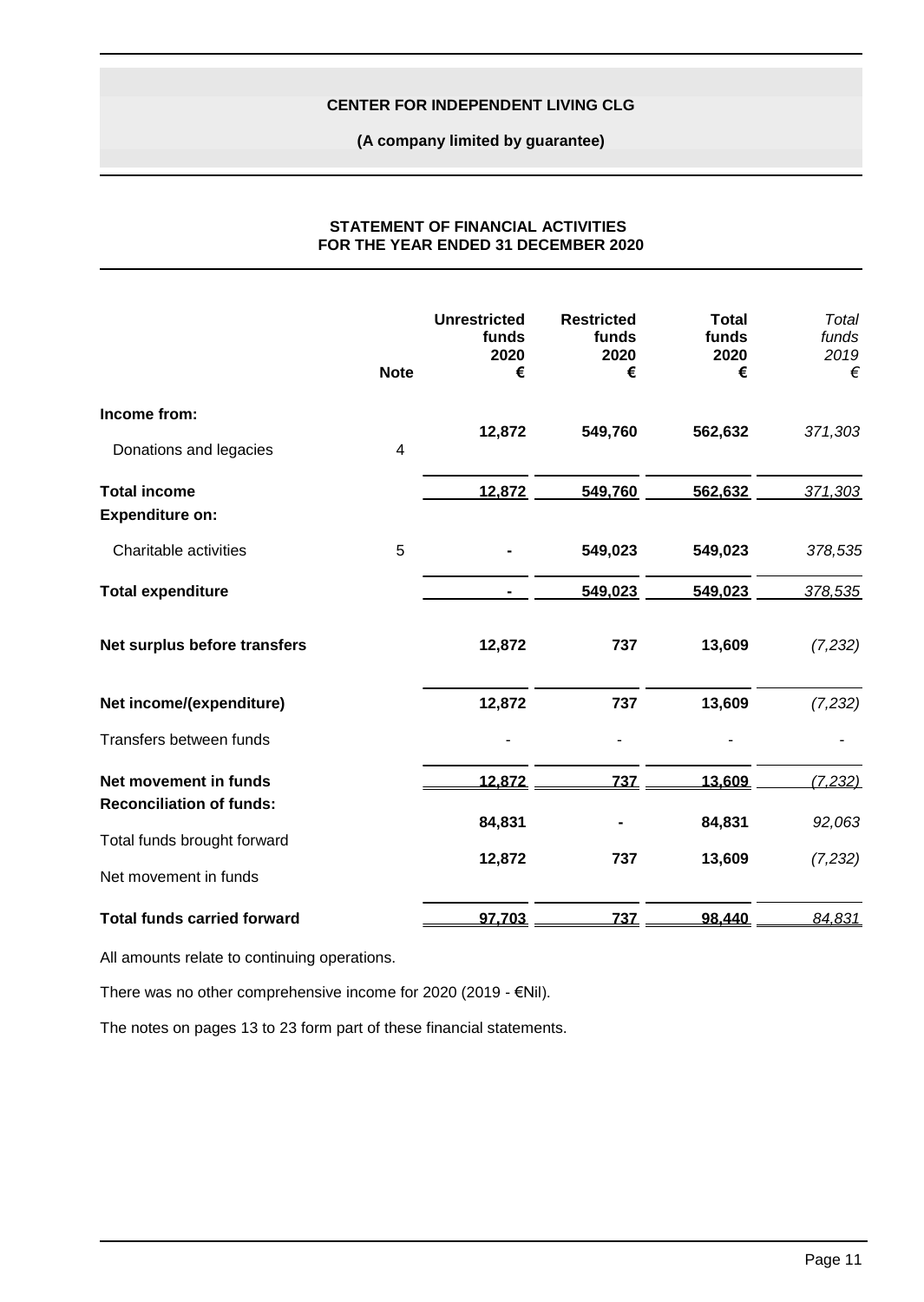#### **(A company limited by guarantee) REGISTERED NUMBER: 186468**

**BALANCE SHEET AS AT 31 DECEMBER 2020**

|                                                    | <b>Note</b> |            | 2020<br>€     |            | 2019<br>€ |
|----------------------------------------------------|-------------|------------|---------------|------------|-----------|
| <b>Fixed Assets</b><br>Tangible assets             | 9           |            | 3,035         |            | 1,834     |
|                                                    |             |            | 3,035         |            | 1,834     |
| <b>Current Assets</b><br>Debtors                   | 10          | 150        |               | 2,613      |           |
| Cash at bank and in hand                           |             | 234,583    |               | 212,378    |           |
|                                                    |             | 234,733    |               | 214,991    |           |
| Creditors: amounts falling due within one<br>year  | 11          | (139, 328) |               | (131, 994) |           |
| <b>Net current assets</b>                          |             |            | 95,405        |            | 82,997    |
| <b>Total assets less current liabilities</b>       |             |            | 98,440        |            | 84,831    |
| <b>Total net assets</b>                            |             |            | 98.440        |            | 84,831    |
| <b>Capital and reserves</b>                        |             |            |               |            |           |
| <b>Capital Reserves</b><br><b>Restricted funds</b> | 12<br>12    |            | 90,056<br>737 |            | 90,056    |
| Unrestricted funds                                 | 12          |            | 7,647         |            | (5,225)   |
| <b>Total funds</b>                                 |             |            | 98.440        |            | 84,831    |

The Trustees acknowledge their responsibilities for complying with the requirements of the Act with respect to accounting records and preparation of financial statements.

The financial statements have been prepared in accordance with the provisions applicable to entities subject to the small companies regime.

The financial statements were approved and authorised for issue by the Trustees and signed on their behalf by:

| Gordon Ryan |  |  |
|-------------|--|--|
| Trustee     |  |  |

| <b>Sarah Fitzgerald</b> |
|-------------------------|
| Trustee                 |

Date:

The notes on pages 13 to 23 form part of these financial statements.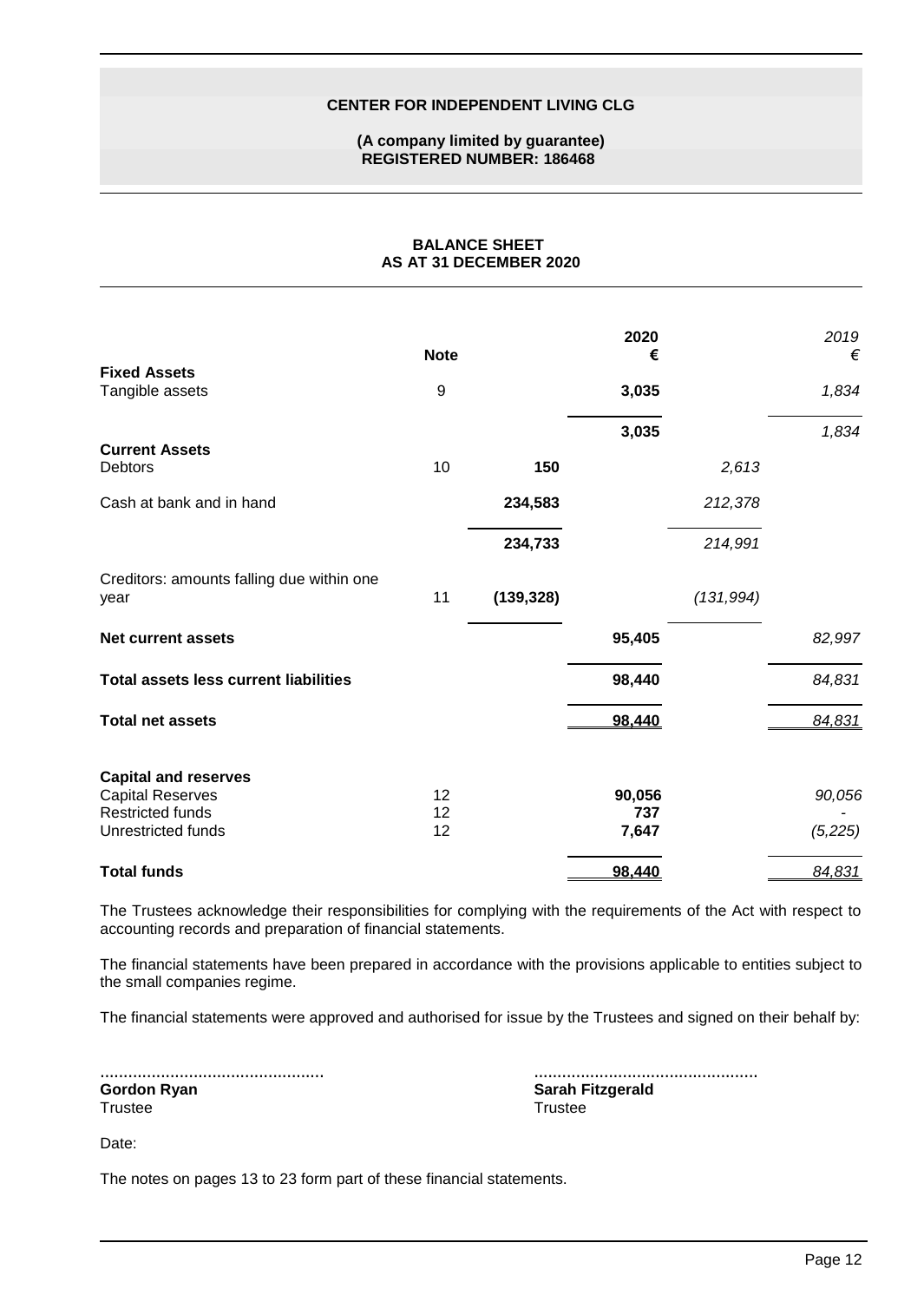**(A company limited by guarantee)**

### **NOTES TO THE FINANCIAL STATEMENTS FOR THE YEAR ENDED 31 DECEMBER 2020**

#### **1. General information**

The company is a private company limited by guarantee, registered in Ireland. The address of the registered office is Carmichael Center, North Brunswick Street, Dublin 7.

#### **2. Accounting policies**

#### **2.1 Basis of preparation of financial statements**

The financial statements have been prepared in accordance with Financial Reporting Standard 102, the Financial Reporting Standard applicable in the UK and the Republic of Ireland and Irish Statute comprising of the Companies Act 2014.

The company meets the definition of a public benefit entity under FRS 102.

The company is a registered charity and hence the reports and results are presented in a form which complies with the guidance included within the Accounting and Reporting by Charities: Statement of Recommended Practice (SORP) FRS 102.

The preparation of financial statements in compliance with FRS 102 requires the use of certain critical accounting estimates. It also requires management to exercise judgment in applying the company's accounting policies (see note 3).

The financial statements are prepared on a going concern basis.

The financial statements are presented in Euro  $(\epsilon)$  which is also the functional currency of the company.

The following principal accounting policies have been applied:

#### **2.2 Income/funds**

The company receives income under the following headings:

Unrestricted income consists of general funds which are expendable at the discretion of the Board in furtherance of the objectives of the company.

Restricted income are funds which are to be used in accordance with specific restrictions imposed by the donor.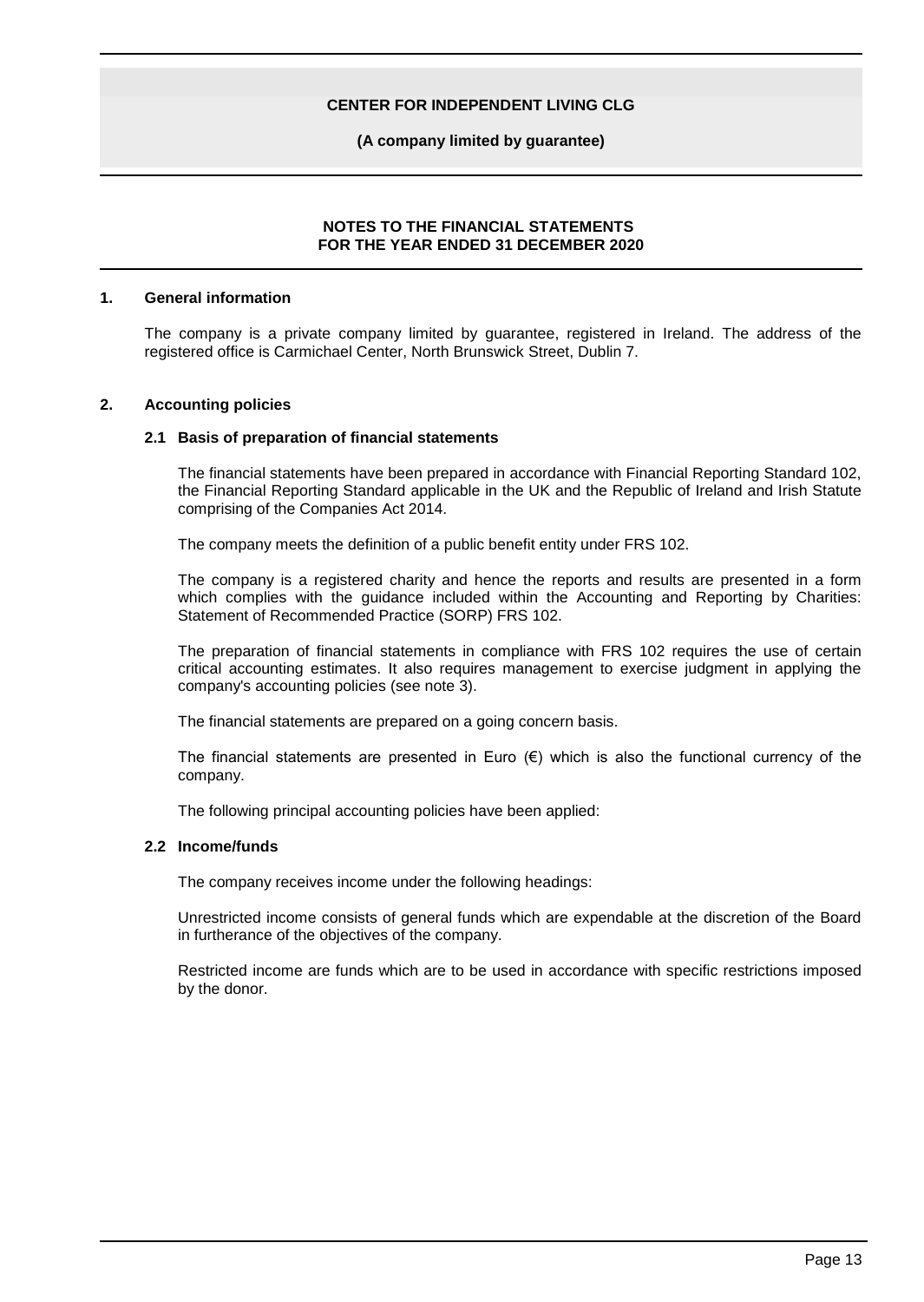**(A company limited by guarantee)**

### **NOTES TO THE FINANCIAL STATEMENTS FOR THE YEAR ENDED 31 DECEMBER 2020**

#### **2. Accounting policies (continued)**

#### **2.3 Recognition of income**

All income is recognised once the company has entitlement to the income, it is probable that the income will be received and the amount of income receivable can be measures reliably.

Donations are recognised when the company has been notified in writing of both the amount and the settlement date. In the event that a donation is subject to conditions that require a level of performance before the company is entitled to the funds, the income is deferred and not recognised until either the conditions are fully met, or the fulfilment of those conditions is wholly within the control of the company and it is probable that those conditions will be fulfilled in the reporting period.

Interest on funds held on deposit is included when receivable and the amount can be measured reliably by the company, this is normally upon notification of the interest paid or payable by the bank.

#### **2.4 Recognition of expenditure**

Expenditure is analysed between raising funds and charitable activities.

The costs of each activity have been separately accumulated and disclosed based on location. Expenditure is recognised in the financial year to which it relates. Expenditure incurred but unpaid at the balance sheet date is included in accruals and other creditors. Charitable expenditure comprises all expenditure incurred by the group in meeting its charitable objectives as opposed to the costs of raising funds to finance these activities.

#### **2.5 Tangible fixed assets and depreciation**

Tangible fixed assets are initially recognised at cost. After recognition, under the revaluation model, tangible fixed assets whose fair value can be measured reliably shall be carried at a revalued amount, being their fair value at the date of revaluation less any subsequent accumulated depreciation and subsequent accumulated impairment losses.

Revaluations are made with sufficient regularity to ensure that the carrying amount does not differ materially from that which would be determined using fair value at the end of the reporting date.

Fair values are determined from market-based evidence by appraisal that is normally undertaken by professionally qualified valuers. If there is no market-based evidence of fair value because of the specialised nature of the tangible fixed asset and it is rarely sold, except as part of a contributing business, a Company may need to estimate fair value using an income or depreciated replacement cost approach.

Gains and losses on revaluation are recognised in the Statement of financial activities, with a separate revaluation reserve being shown in the Statement of funds note.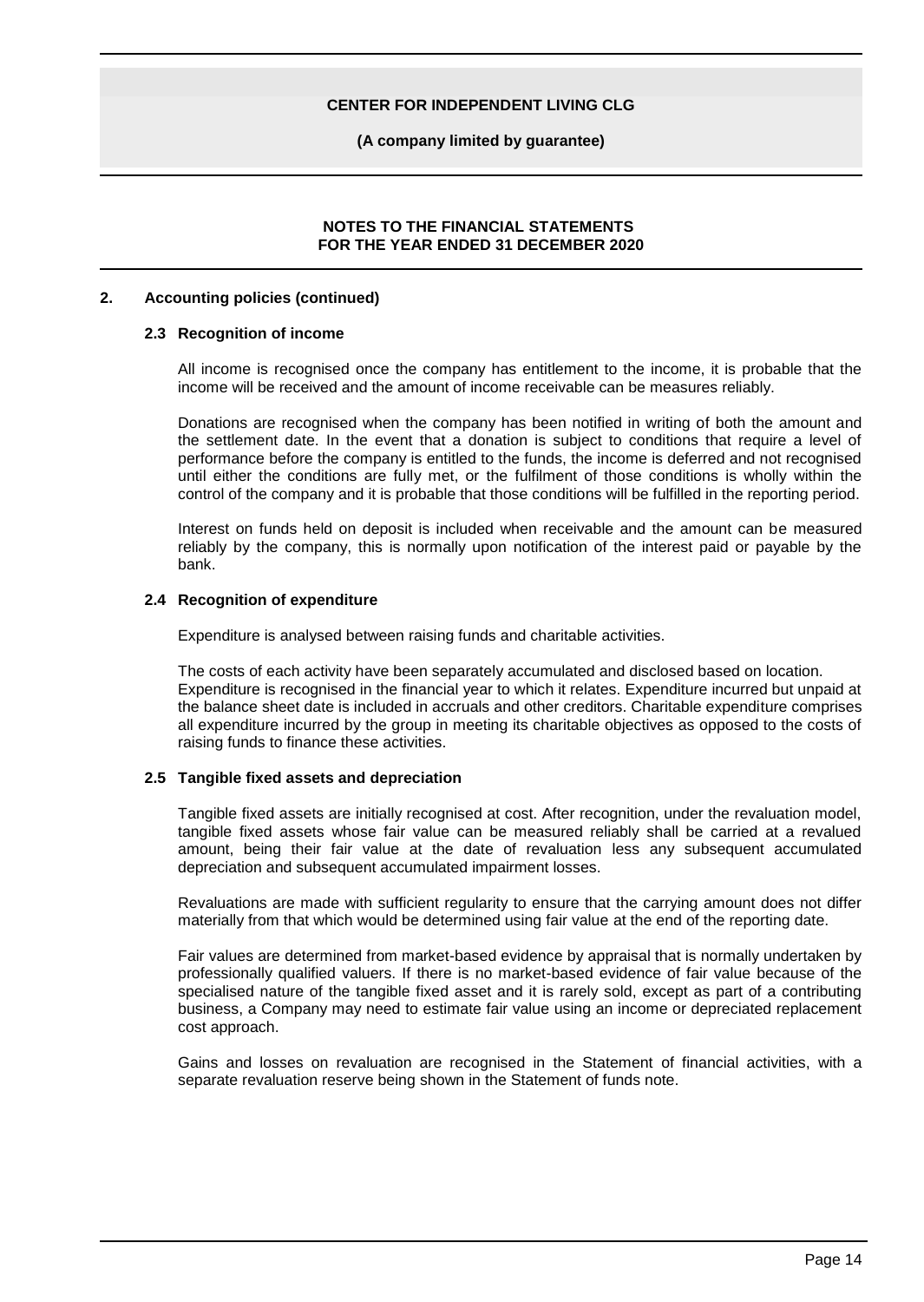**(A company limited by guarantee)**

#### **NOTES TO THE FINANCIAL STATEMENTS FOR THE YEAR ENDED 31 DECEMBER 2020**

#### **2. Accounting policies (continued)**

#### **2.5 Tangible fixed assets and depreciation (continued)**

Depreciation is charged so as to allocate the cost of tangible fixed assets less their residual value over their estimated useful lives, using the straight-line method.

Depreciation is provided on the following basis:

Fixtures and fittings **- 25%** 

The assets' residual values, useful lives and depreciation methods are reviewed, and adjusted prospectively if appropriate, or if there is an indication of a significant change since the last reporting date.

#### **Impairment**

A review for indicators of impairment is carried out at each reporting date, with the recoverable amount being estimated where such indicators exist. Where the carrying Value exceeds the recoverable amount, the asset is impaired accordingly. Prior impairments are also reviewed for possible reversal at each reporting date.

When it is not possible to estimate the recoverable amount of an individual asset, an estimate is made of the recoverable amount of the cash-generating unit to which the asset belongs. The cash-generating unit is the smallest identifiable group of assets and generates cash inflows that are largely independent of the cash inflows from other assets or groups of assets.

## **2.6 Debtors**

Short term debtors are measured at transaction price, less any impairment. Loans receivable are measured initially at fair value, net of transaction costs, and are measured subsequently at amortised cost using the effective interest method, less any impairment.

#### **2.7 Cash at bank and in hand**

Cash at bank and in hand includes cash and short-term highly liquid investments with a short maturity of three months or less from the date of acquisition or opening of the deposit or similar account.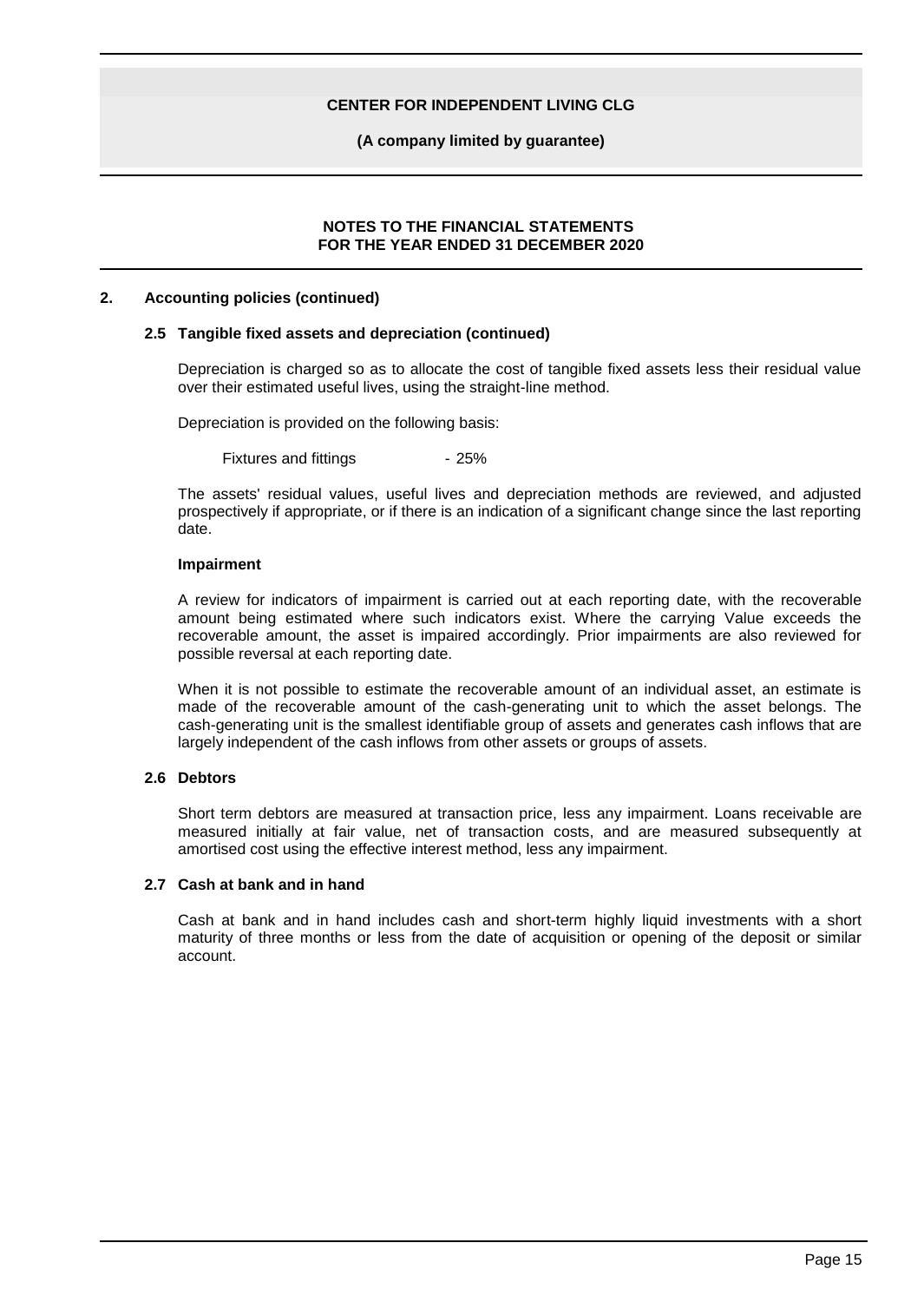**(A company limited by guarantee)**

### **NOTES TO THE FINANCIAL STATEMENTS FOR THE YEAR ENDED 31 DECEMBER 2020**

#### **2. Accounting policies (continued)**

#### **2.8 Financial instruments**

A financial asset or a financial liability is recognised only when the company becomes a party to the contractual provisions of the instrument.

Basic financial instruments are initially recognised at the transaction price, unless the arrangements constitutes a financing transaction, where it is recognised at the present value of the future payments discounted at a market rate of interest for a similar debt instrument.

Debt instruments are subsequently measured at amortised cost.

Where instruments in non-convertible preference shares and non-puttable ordinary shares or preference shares are publicly traded or their fair value can otherwise be measured reliably, the investment is subsequently measured at fair value with changes in fair value recognised in profit or loss. All such investments are subsequently measured at cost less impairment.

Other financial instruments, including derivatives, are initially recognised at fair value, unless payment for an asset is deferred beyond normal business term or financed at a rate of interest that is not a market rate, in which case the asset is measured at the present value of the future payments discounted at a market rate of interest for a similar debt instrument.

Other financial instruments are subsequently measured at fair value, with any changes recognised in profit or loss, with the exception of hedging instruments in a designated hedging relationship.

Financial assets that are measured at cost or amortised cost are reviewed for objective evidence of impairment at the end of each reporting date. If there is objective evidence of impairment, an impairment loss is recognised in profit or loss immediately.

For all equity instruments regardless of significance, and other financial assets that are individually significant, these are assessed individually for impairment. Other financial assets are either assessed individually or grouped on the basis of similar credit risk characteristics.

Any reversals of impairment are recognised in profit or loss immediately, to the extent that the reversal does not result in a carrying amount of the financial asset that exceeds what the carrying amount would have been had the impairment not previously been recognised.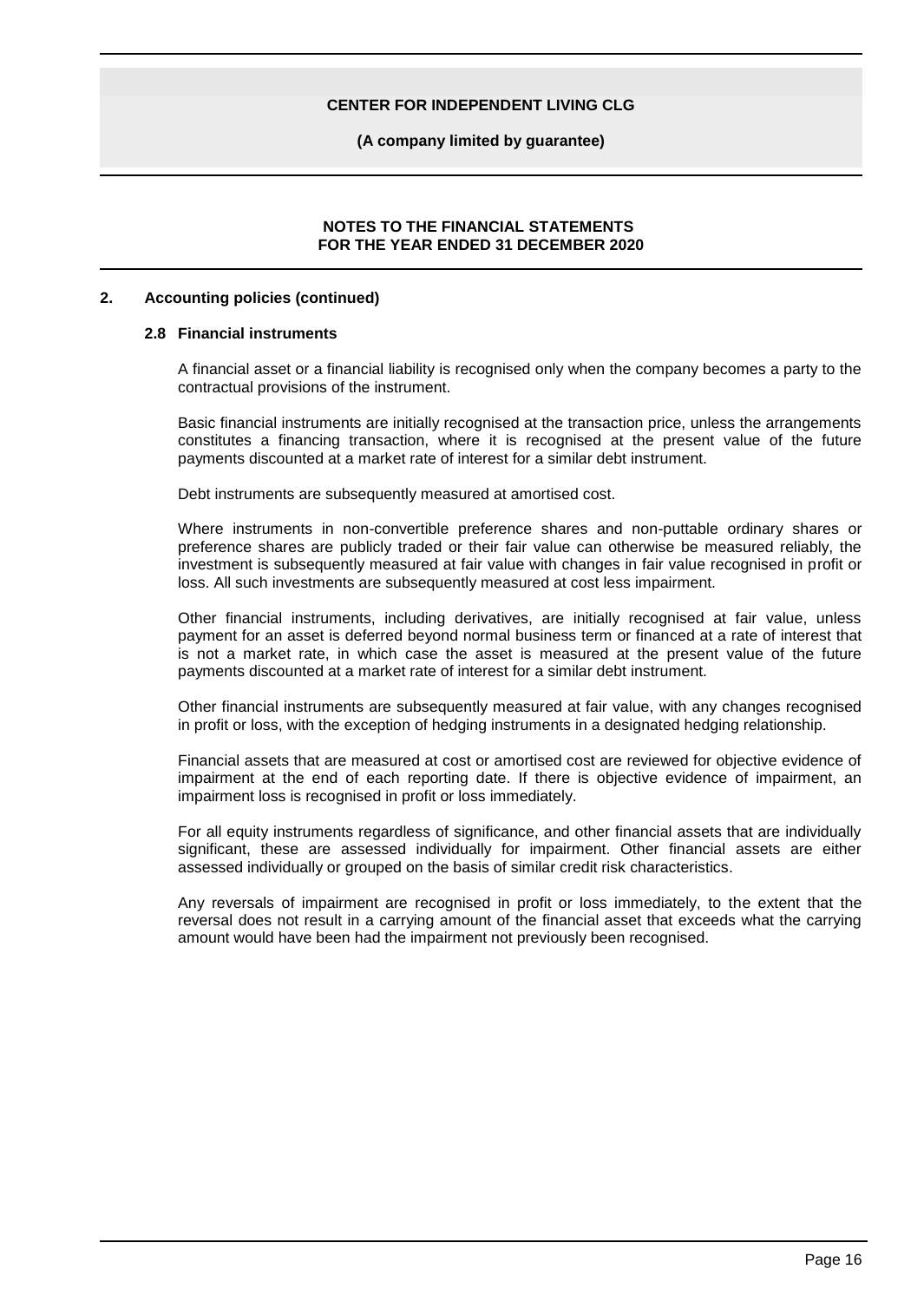**(A company limited by guarantee)**

## **NOTES TO THE FINANCIAL STATEMENTS FOR THE YEAR ENDED 31 DECEMBER 2020**

### **2. Accounting policies (continued)**

#### **3. Judgments in applying accounting policies and key sources of estimation uncertainty**

Preparation of the financial statements requires management to make significant judgments and estimates. The items in the financial statements where these judgments and estimates have been made include:

#### **Significant management judgemental**

Classification and analysis of restricted and unrestricted income and corresponding expenditure Determining appropriate classification of income as being restricted or unrestricted in line with donor's contracted stipulations is a significant judgment applied by management. Thorough reviews of agreements are performed by management to ensure appropriate analysis and expenditure in line with same.

#### **Estimates and assumptions**

#### **Useful lives of depreciable assets**

The annual depreciation charge depends primarily on the estimated lives of each type of asset and, in certain circumstances, estimates of fair values and residual values. The directors annually review these asset lives and adjust them as necessary to reflect current thinking on remaining lives in light of technological change, prospective economic utilisation and physical condition of the assets concerned. Changes in asset lives can have significant impact on depreciation charges for the period. It is not practical to quantify the impact of change in asset lives on an overall basis, as asset lives are individually determined, and there are a significant number of assets lives in use. The impact of any change would vary significantly depending on the individual change in assets and the classes impacted.

## **4. Donations and legacies**

|                      | <b>Unrestricted</b><br>funds<br>2020<br>€ | <b>Restricted</b><br>funds<br>2020<br>€ | Total<br>funds<br>2020 | Total<br>funds<br>2019<br>€ |
|----------------------|-------------------------------------------|-----------------------------------------|------------------------|-----------------------------|
| <b>Grant Funding</b> | 12,872                                    | 549.760                                 | 562.632                | 371,303                     |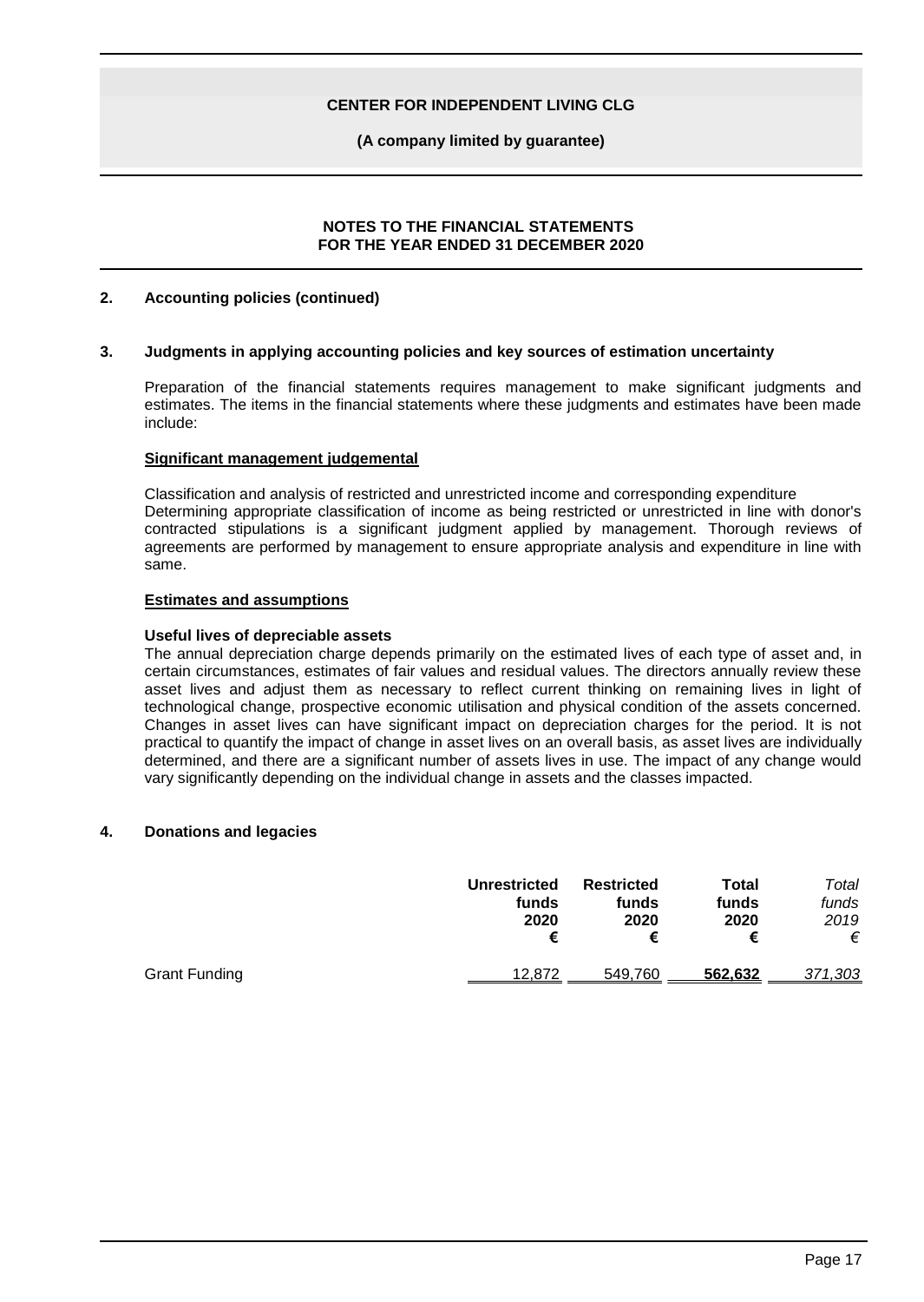**(A company limited by guarantee)**

### **NOTES TO THE FINANCIAL STATEMENTS FOR THE YEAR ENDED 31 DECEMBER 2020**

## **5. Charitable activities**

## **Fundraising trading expenses**

|                                      | <b>Restricted</b><br>funds<br>2020<br>€ | <b>Total</b><br>funds<br>2020<br>€ | Total<br>funds<br>2019<br>€ |
|--------------------------------------|-----------------------------------------|------------------------------------|-----------------------------|
| Wages and salaries                   | 406,949                                 | 406,949                            | 262,829                     |
| <b>Employer's PRSI contributions</b> | 44,713                                  | 44,713                             | 28,843                      |
| <b>Governance Costs</b>              | 4,361                                   | 4,361                              | 4,302                       |
| Office costs                         | 24,920                                  | 24,920                             | 23,937                      |
| Marketing costs                      | 20,264                                  | 20,264                             | 19,792                      |
| IT & Communication Costs             | 16,095                                  | 16,095                             | 9,456                       |
| <b>Other Staff Costs</b>             | 13,084                                  | 13,084                             | 23,614                      |
| Professional fees & other            | 18,637                                  | 18,637                             | 5,762                       |
|                                      | 549,023                                 | 549.023                            | 378,535                     |

## **6. Operating deficit**

|                                                         | 2020<br>€ | 2019<br>€ |
|---------------------------------------------------------|-----------|-----------|
| Operating deficit is stated after charging/(crediting): |           |           |
| Depreciation of tangible assets                         | 907       | 985       |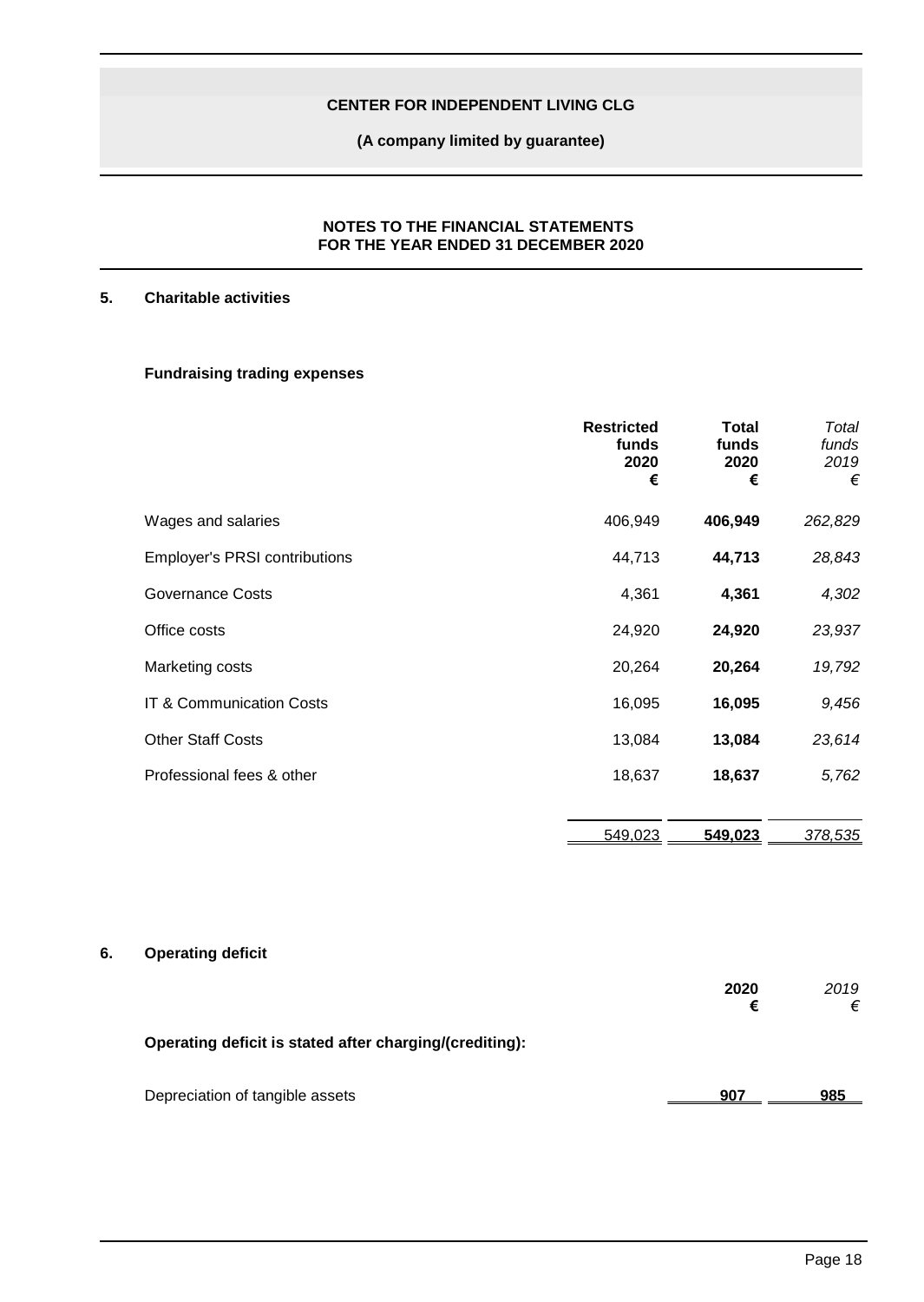### **(A company limited by guarantee)**

## **NOTES TO THE FINANCIAL STATEMENTS FOR THE YEAR ENDED 31 DECEMBER 2020**

### **7. Employees**

|                       | 2020<br>€ | 2019<br>€ |
|-----------------------|-----------|-----------|
| Wages and salaries    | 406,949   | 262,829   |
| Social security costs | 44,713    | 28,843    |
|                       | 451,662   | 291,672   |

The average number of persons employed by the Company during the year was as follows:

|       | 2020<br>No. | 2019<br>No. |
|-------|-------------|-------------|
| Staff | 13          |             |

Capitalised employee costs during the financial year amounted to €Nil (2019 - €Nil).

The number of staff whose emoluments, as defined for taxation purposes (basic pay, vehicle and medical insurance benefits), amounted to over €60,000 in the year were as follows:

|                 | 2020<br>No. | 2019<br>No. |
|-----------------|-------------|-------------|
| 60,000 - 69,000 | 1           | 1           |
| 70,000 - 79,000 | ۰           |             |
| 80,000 - 89,000 | ۰           |             |
| 90,000 - 99,000 |             |             |

#### **8. Taxation**

The company is a registered charity under the Taxes Consolidation Act 1997, with a charity number CHY10969. As such the company is exempt under Section 76 and 78 Taxes Consolidation Act 1997 from corporation tax arising on any surplus if income arising.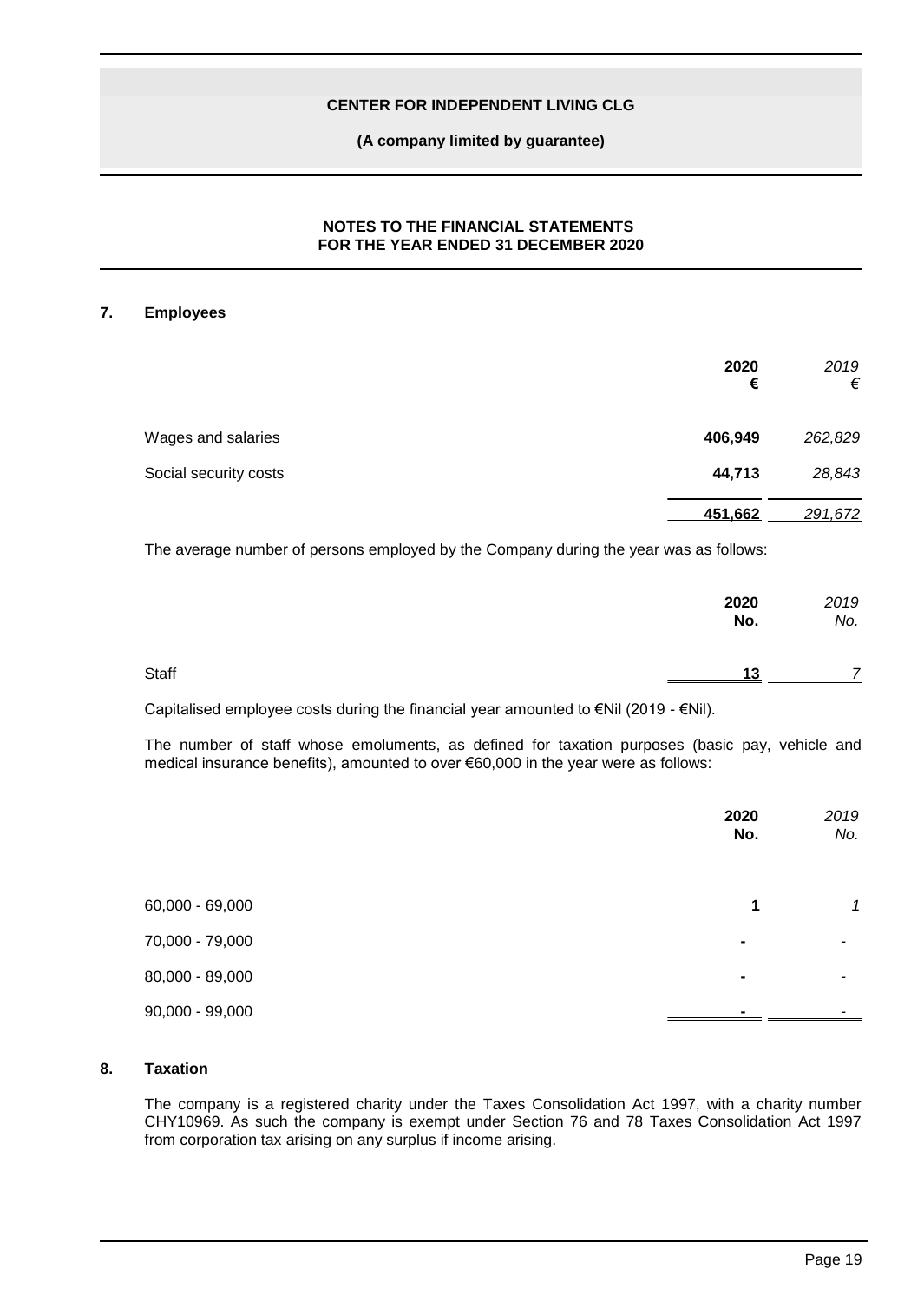**(A company limited by guarantee)**

## **NOTES TO THE FINANCIAL STATEMENTS FOR THE YEAR ENDED 31 DECEMBER 2020**

## **9. Tangible fixed assets**

**10. Debtors**

|                                |           | Fixtures,<br>fittings &<br>equipment<br>$\pmb{\epsilon}$ |
|--------------------------------|-----------|----------------------------------------------------------|
| <b>Cost or valuation</b>       |           |                                                          |
| At 1 January 2020              |           | 41,106                                                   |
| Additions                      |           | 2,108                                                    |
| At 31 December 2020            |           | 43,214                                                   |
| Depreciation                   |           |                                                          |
| At 1 January 2020              |           | 39,272                                                   |
| Charge for the year            |           | 907                                                      |
| At 31 December 2020            |           | 40,179                                                   |
| Net book value                 |           |                                                          |
| At 31 December 2020            |           | 3,035                                                    |
| At 31 December 2019            |           | 1,834                                                    |
| <b>Debtors</b>                 |           |                                                          |
|                                | 2020<br>€ | 2019<br>€                                                |
| Due within one year            |           |                                                          |
| Prepayments and accrued income | 150       | 2,613                                                    |
|                                | 150       | 2,613                                                    |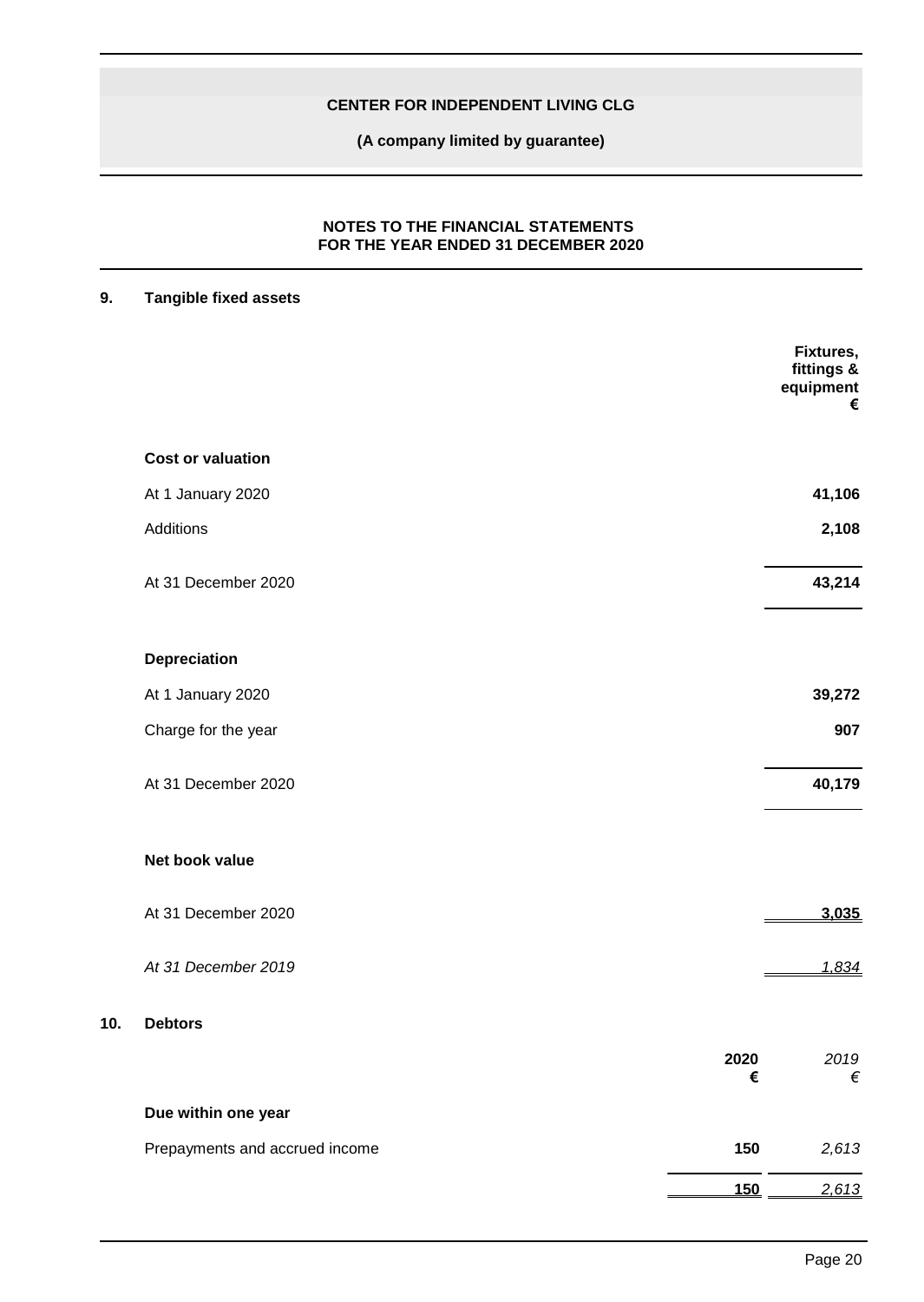**(A company limited by guarantee)**

## **NOTES TO THE FINANCIAL STATEMENTS FOR THE YEAR ENDED 31 DECEMBER 2020**

## **11. Creditors: Amounts falling due within one year**

|                               | 2020<br>€ | 2019<br>€ |
|-------------------------------|-----------|-----------|
| Trade creditors               | 1,306     | 48        |
| Taxation and social insurance | 11,662    | 18,805    |
| Accruals                      | 11,679    | 4,897     |
| Deferred income               | 114,681   | 108,244   |
|                               | 139,328   | 131,994   |

## **12. Statement of funds**

|     |                                       | <b>Balance at 1</b><br>January 2020<br>€ | €       | €              | <b>Balance at 31</b><br>Income Expenditure December 2020<br>€ |  |
|-----|---------------------------------------|------------------------------------------|---------|----------------|---------------------------------------------------------------|--|
|     | <b>Unrestricted funds</b>             |                                          |         |                |                                                               |  |
|     | General Funds - all funds             | (5, 225)                                 | 12,872  |                | 7,647                                                         |  |
|     | Capital reserves                      | 90,056                                   |         |                | 90,056                                                        |  |
|     |                                       | 84,831                                   | 12,872  | $\blacksquare$ | 97,703                                                        |  |
|     | <b>Restricted funds</b>               |                                          |         |                |                                                               |  |
|     | <b>Restricted Funds - all funds</b>   |                                          | 549,760 | (549, 023)     | 737                                                           |  |
|     | <b>Total of funds</b>                 |                                          |         |                |                                                               |  |
|     |                                       | 84,831                                   | 562,632 | (549, 023)     | 98,440                                                        |  |
| 13. | Analysis of cash and cash equivalents |                                          |         |                |                                                               |  |
|     |                                       |                                          |         |                | 2020<br>2019<br>€<br>€                                        |  |

**Cash in hand** 

**€** *€*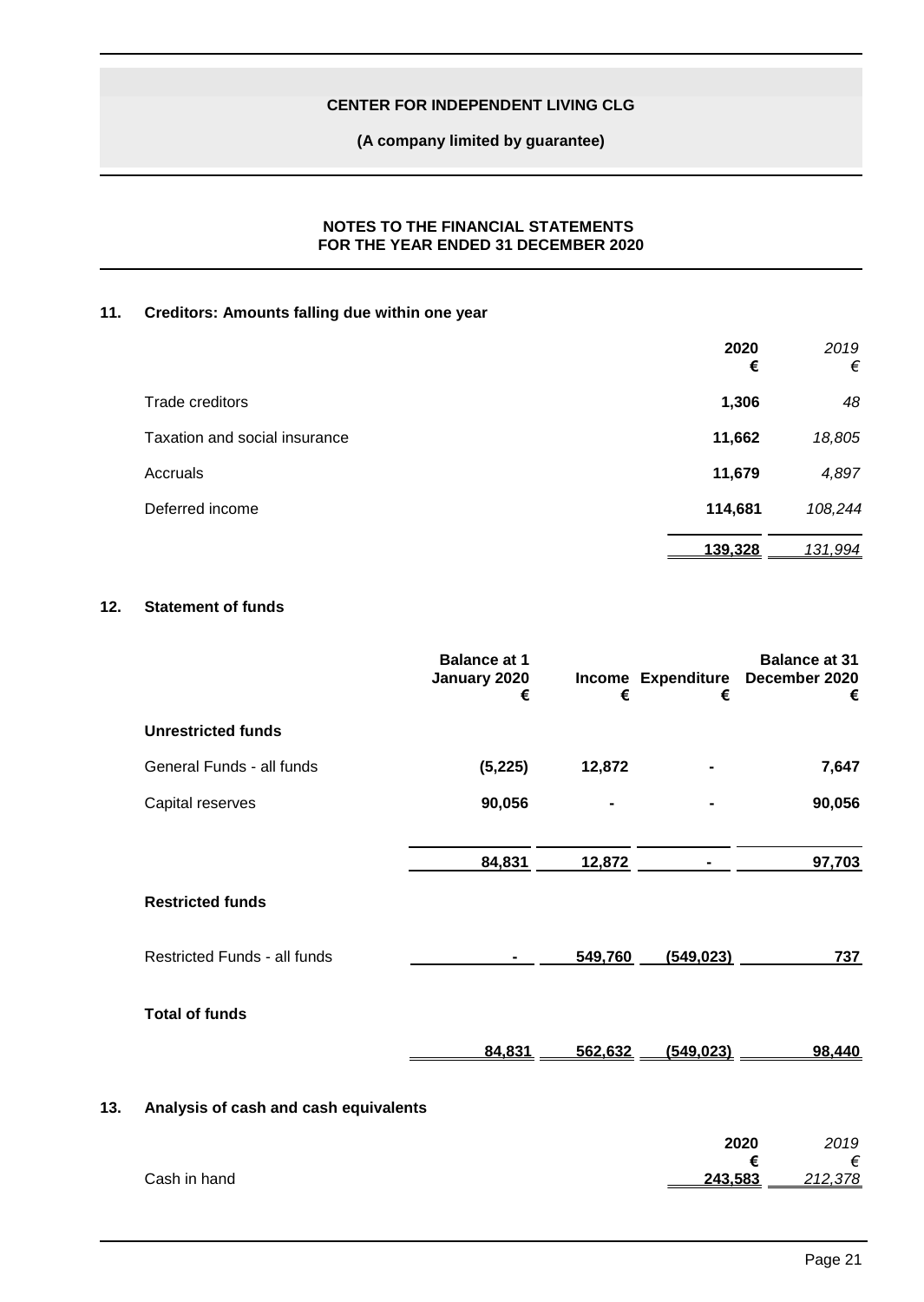**(A company limited by guarantee)**

### **NOTES TO THE FINANCIAL STATEMENTS FOR THE YEAR ENDED 31 DECEMBER 2020**

## **14. Reconciliation of net movement in funds to net cash flow from operating activities**

|     |                                                                                     |                         | 2020<br>€              | 2019<br>€                             |
|-----|-------------------------------------------------------------------------------------|-------------------------|------------------------|---------------------------------------|
|     | Net income/expenditure for the period (as per Statement<br>of Financial Activities) |                         |                        |                                       |
|     |                                                                                     |                         | 13,609                 | (7,232)                               |
|     | <b>Adjustments for:</b>                                                             |                         |                        |                                       |
|     | Depreciation charges                                                                |                         | 907                    | 985                                   |
|     | Other interest receivable and similar income                                        |                         | 18                     | (33)                                  |
|     | Increase/(decrease) in accrued expenses                                             |                         | 6,782                  | (4,983)                               |
|     | Decrease/(increase) in debtors                                                      |                         | 2,463                  | (1,235)                               |
|     | Increase in creditors                                                               |                         | 552                    | 109,796                               |
|     | Interest received                                                                   |                         | (18)                   | 33                                    |
|     | Net cash provided by operating activities                                           |                         | 24,313                 | 97,331                                |
| 15. | Analysis of cash and cash equivalents                                               |                         |                        |                                       |
|     |                                                                                     |                         | 2020<br>€              | 2019<br>€                             |
|     | Cash in hand                                                                        |                         | 234,583                | 212,378                               |
|     | Total cash and cash equivalents                                                     |                         | 234,583                | 212,378                               |
| 16. | Analysis of changes in net debt                                                     |                         |                        |                                       |
|     |                                                                                     | At 1<br>January<br>2020 | <b>Cash flows</b><br>€ | At 31<br><b>December</b><br>2020<br>€ |
|     | Cash at bank and in hand                                                            | €<br>212,378            | 22,205                 | 234,583                               |

**212,378 22,205 234,583**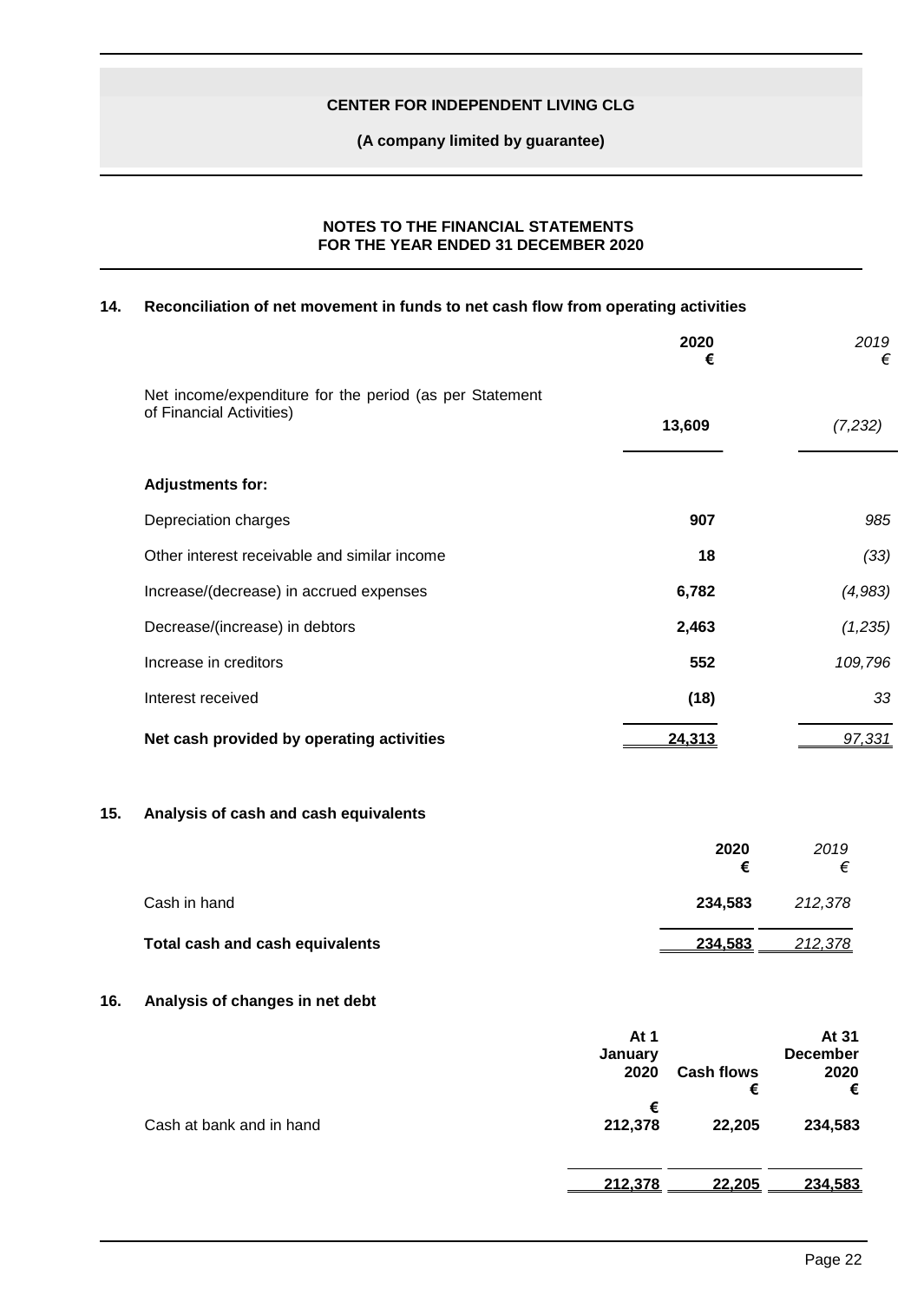**(A company limited by guarantee)**

## **NOTES TO THE FINANCIAL STATEMENTS FOR THE YEAR ENDED 31 DECEMBER 2020**

### **17. Company status**

The Company is limited by guarantee and consequently does not have share capital. Each of the members is liable to contribute an amount not exceeding €1 towards the assets of the company in the event of liquidation.

#### **18. Post balance sheet events**

There have been no significant events affecting the Company since the year end.

## **19. Controlling party**

The directors and members are the ultimate controlling party over the company.

### **20. Approval of financial statements**

The board of directors approved these financial statements for issue on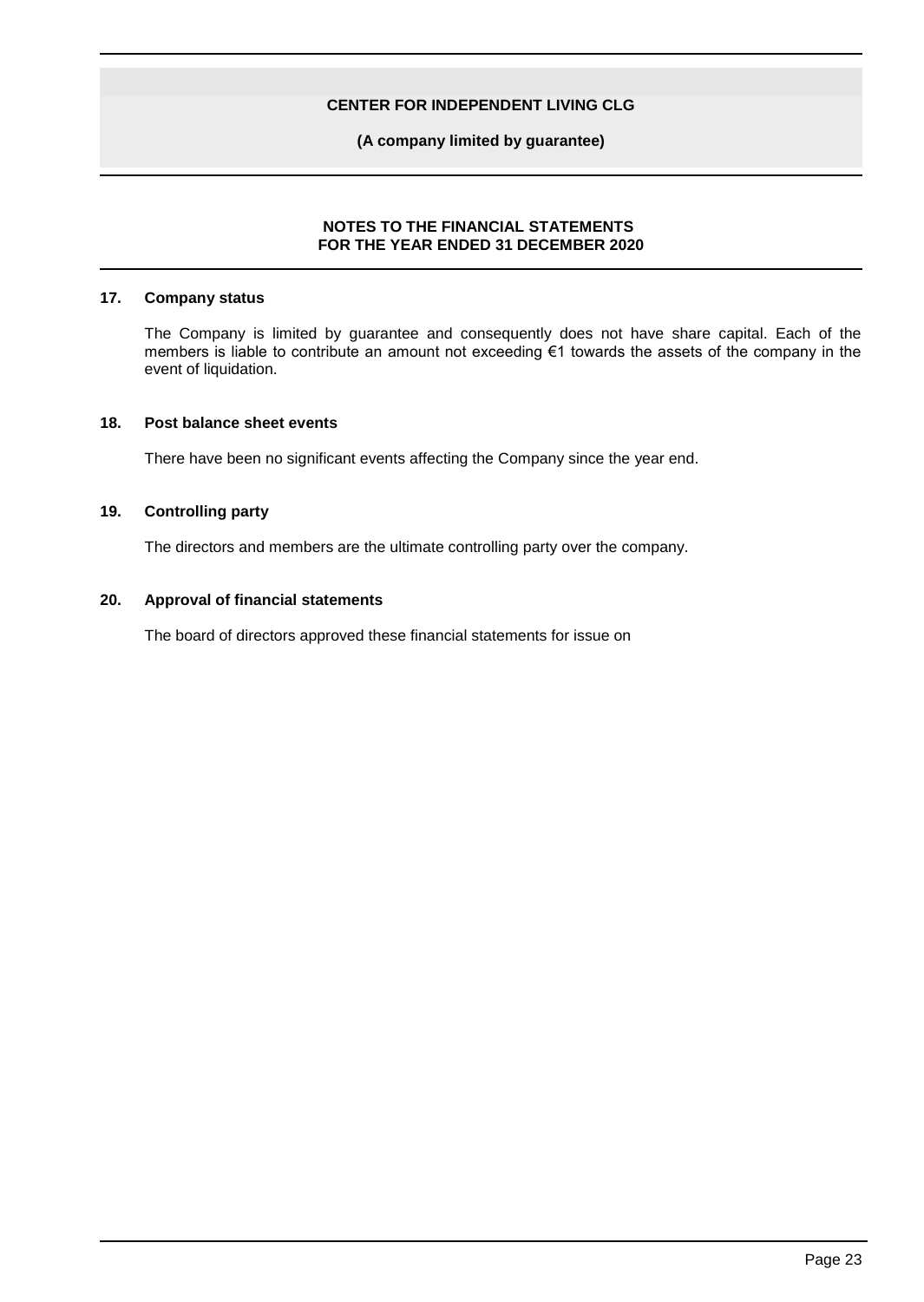**(A company limited by guarantee)**

## **INCOME AND EXPENDITURE ACCOUNT FOR THE YEAR ENDED 31 DECEMBER 2020**

|                                                                           | 2020<br>€                    | 2020<br>€ | 2019<br>€                | 2019<br>€ |
|---------------------------------------------------------------------------|------------------------------|-----------|--------------------------|-----------|
| Income                                                                    |                              |           |                          |           |
| <b>HSE Core Funding</b><br>Onside Income<br><b>GDIL</b>                   | 249,676<br>264,382<br>20,571 |           | 250,476<br>120,794       |           |
| Innovate Together/ Rethink Project<br><b>IHREC</b><br><b>Other Grants</b> | 9,323<br>5,808<br>12,872     |           |                          |           |
| Other interest receivable                                                 |                              |           | 33                       |           |
|                                                                           |                              | 562,632   |                          | 371,303   |
| <b>Administrative Expenses</b>                                            |                              |           |                          |           |
| Wages and salaries                                                        | 406,949                      |           | 262,829                  |           |
| <b>Employer's PRSI contributions</b>                                      | 44,713                       |           | 28,843                   |           |
| Staff training / professional memberships                                 | 60                           |           | 1,410                    |           |
| Recruitments costs                                                        | 1,422                        |           |                          |           |
| Rent payable                                                              | 12,502                       |           | 14,258                   |           |
| Room hire<br>Insurance                                                    | 5,892<br>2,873               |           | 3,800<br>1,615           |           |
| Repairs and maintenance                                                   | 1,752                        |           | 227                      |           |
| <b>Publications &amp; materials</b>                                       | 1,653                        |           | 2,981                    |           |
| Advertising / promotional video                                           | 320                          |           | 4,220                    |           |
| Printing, postage and stationery                                          | 620                          |           | 2,160                    |           |
| Telephone                                                                 | 12,336                       |           | 6,211                    |           |
| Website / Internet costs                                                  | 8,386                        |           | 3,808                    |           |
| <b>IT Costs</b>                                                           | 3,759                        |           | 3,245                    |           |
| Other office costs                                                        | 188                          |           | 892                      |           |
| Transport, travel, and subsistence                                        | 10,317                       |           | 22,204                   |           |
| Legal and professional fees                                               | 11,312                       |           | 813                      |           |
| Governance & annual report                                                | 774                          |           | 707                      |           |
| Accountancy and payroll services                                          | 6,633                        |           | 4,557                    |           |
| Auditors remuneration                                                     | 3,348                        |           | 3,595                    |           |
| Bank charges                                                              | 202                          |           | 184                      |           |
| Events / conferences                                                      | 541                          |           | 8,783                    |           |
| <b>General Expenses</b>                                                   | 357                          |           | 158                      |           |
| Memberships / subscriptions                                               | 133                          |           | 50                       |           |
| Depreciation of tangible assets                                           | 907                          |           | 985                      |           |
| On-line Workshops                                                         | 9,364                        |           |                          |           |
| E-working                                                                 | 1,285                        |           | $\overline{\phantom{0}}$ |           |